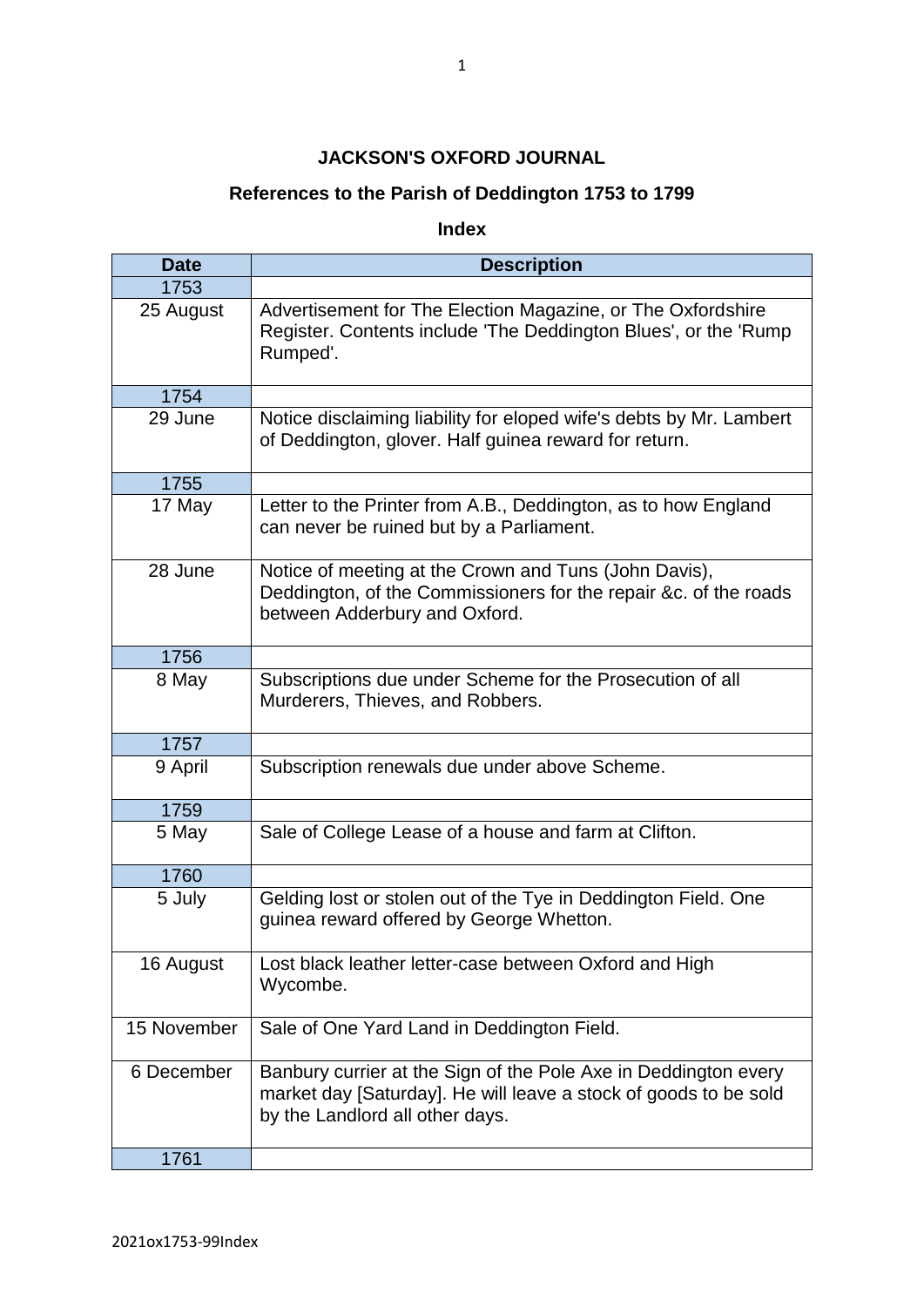| 14 March     | Elopement of Apprentice to Mr. Bartholomew Churchill of Clifton<br>[and Deddington], grocer and tallow chandler. 1 guinea reward for<br>return.                                                                                                                    |
|--------------|--------------------------------------------------------------------------------------------------------------------------------------------------------------------------------------------------------------------------------------------------------------------|
| 24 October   | Insolvency proceedings of Richard Borton of Deddington.                                                                                                                                                                                                            |
| 1764         |                                                                                                                                                                                                                                                                    |
| 28 July      | Florists Feast at Kirtleton. 2 stewards, one Mr. Stilgoe of<br>Deddington.                                                                                                                                                                                         |
| 8 September  | Letter to the Printer from Zachary Stilgoe, Deddington, rebutting<br>misrepresentations concerning an abortive property transaction<br>by the insidious counterparty. Mr. French, a schoolmaster in<br>Deddington, had been instructed to prepare the conveyances. |
| 29 September | Letter from Mercator, Banbury, to the Printer's Deddington<br>Correspondent, remonstrating at length with 'Friend Zachary' for<br>his bombast nonsense &c.                                                                                                         |
| 1766         |                                                                                                                                                                                                                                                                    |
| 15 March     | Bay gelding belonging to Henry Churchill, baker, Deddington,<br>strayed out of Deddington Field.                                                                                                                                                                   |
| 28 June      | Elopement of Apprentice to Thomas Fenimore of Deddington,<br>glover and breeches maker. Reward for return an old pair of<br>gloves.                                                                                                                                |
| 23 August    | Notice of proposed alterations to the Banbury to Aynhoe and the<br>Banbury to Deddington Turnpike Roads pursuant to Adderbury<br>Inclosure Act.                                                                                                                    |
| 1 November   | Auction, at the King's Arms, of a house, barn, &c. in New Street,<br>late in the occupation of Mr. John Paine, butcher.                                                                                                                                            |
| 15 November  | Bay gelding stolen or strayed out of Hempton Field. Reply to<br>Joseph Hollier, farmer, Deddington.                                                                                                                                                                |
| 1767         |                                                                                                                                                                                                                                                                    |
| 25 April     | Raffle for horse OROONOKO at Unicorn Inn (Day French's).                                                                                                                                                                                                           |
| 24 October   | Marriage of Mr. Samuel Mealings of Deddington, farmer.                                                                                                                                                                                                             |
| 1768         |                                                                                                                                                                                                                                                                    |
| 2 January    | Notice to creditors and debtors of Mr. Jeffery Towns, deceased,<br>late of the King's Arms Inn in Deddington.                                                                                                                                                      |
|              | Advertisement by Richard Monkland, who has taken over the<br>King's Arms Inn, soliciting custom.                                                                                                                                                                   |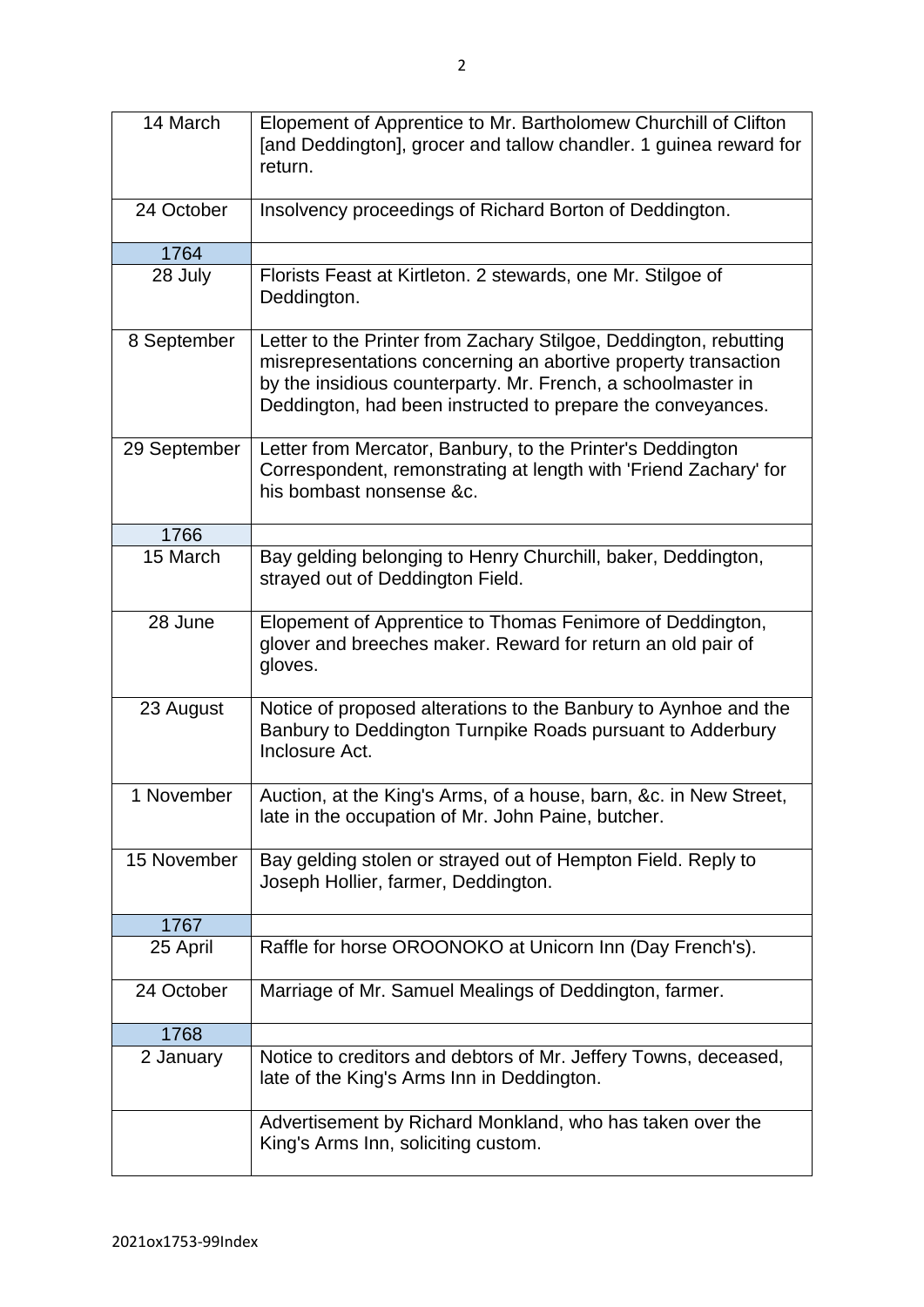| 9 January   | Notice by Bartholomew Churchill, jun., grocer and tallow chandler,<br>Deddington, offering 50 guineas reward for information leading to<br>discovery of author of incendiary letter demanding 10 guineas<br>under threat of destruction of all his property. |
|-------------|--------------------------------------------------------------------------------------------------------------------------------------------------------------------------------------------------------------------------------------------------------------|
| 16 January  | Sale of a malthouse, dwelling house, 2 barns &c. at Deddington.<br>Enquiries to Hugh Stilgo, jun.                                                                                                                                                            |
|             | Annual distribution of meat and bread to the poor by Mr. Stilgo of<br>Deddington.                                                                                                                                                                            |
| 20 February | Auction of a messuage &c. fit for a small farm, at the upper End of<br>Deddington, and one Yard Land, in the occupation of Nathaniel<br>Parsons.                                                                                                             |
| 12 March    | Auction, at the King's Arms, of a house in Deddington, 2 rooms<br>per floor, slaughter-house, brew-house, stabling &c., known by<br>the Sign of the Pole-Axes, in the occupation of Charles Pain. Very<br>convenient for the business of a butcher.          |
| 2 April     | Advertisement for Cock Fighting at the King's Arms Inn,<br>Deddington.                                                                                                                                                                                       |
| 23 April    | Auction, at the King's Arms, of a house in New Street,<br>Deddington, with bake-house, stable &c., in the occupation of<br>Richard Albion.                                                                                                                   |
| 1769        |                                                                                                                                                                                                                                                              |
| 1 April     | Auction, at Mr. O'Mullan's in Deddington, of a house in New<br>Street, 3 rooms per floor, in the occupation of Mr. James Figgest.                                                                                                                            |
| 26 August   | Kidlington and Deddington Turnpike Road. Notice of meeting of<br>Trustees to let Tolls at the Turnpike Gates called Old Man's Gate<br>[Kidlington] and Deddington Gate.                                                                                      |
| 18 November | Judicial appointment for Mr. Samuel Churchill, Attorney, of<br>Deddington.                                                                                                                                                                                   |
| 1770        |                                                                                                                                                                                                                                                              |
| 24 March    | Auction, at the sign of the Pole-Axe in Deddington, of a house,<br>malthouse &c. in Deddington, in the occupation of William Cross.                                                                                                                          |
| 28 April    | Notice to debtors of William Barker of the Red Lion in Banbury, a<br>bankrupt. Assignees in bankruptcy Mr. Hawtyn of Banbury and<br>Mr. B[artholomew] Churchill, junior of Deddington. Attorney, Mr.<br>Churchill of Deddington.                             |
| 30 June     | Burford, Chipping Norton, Banbury, Stow, Deddington, and<br>Aynhoe Turnpike Roads. Notice of meetings of Trustees for the                                                                                                                                    |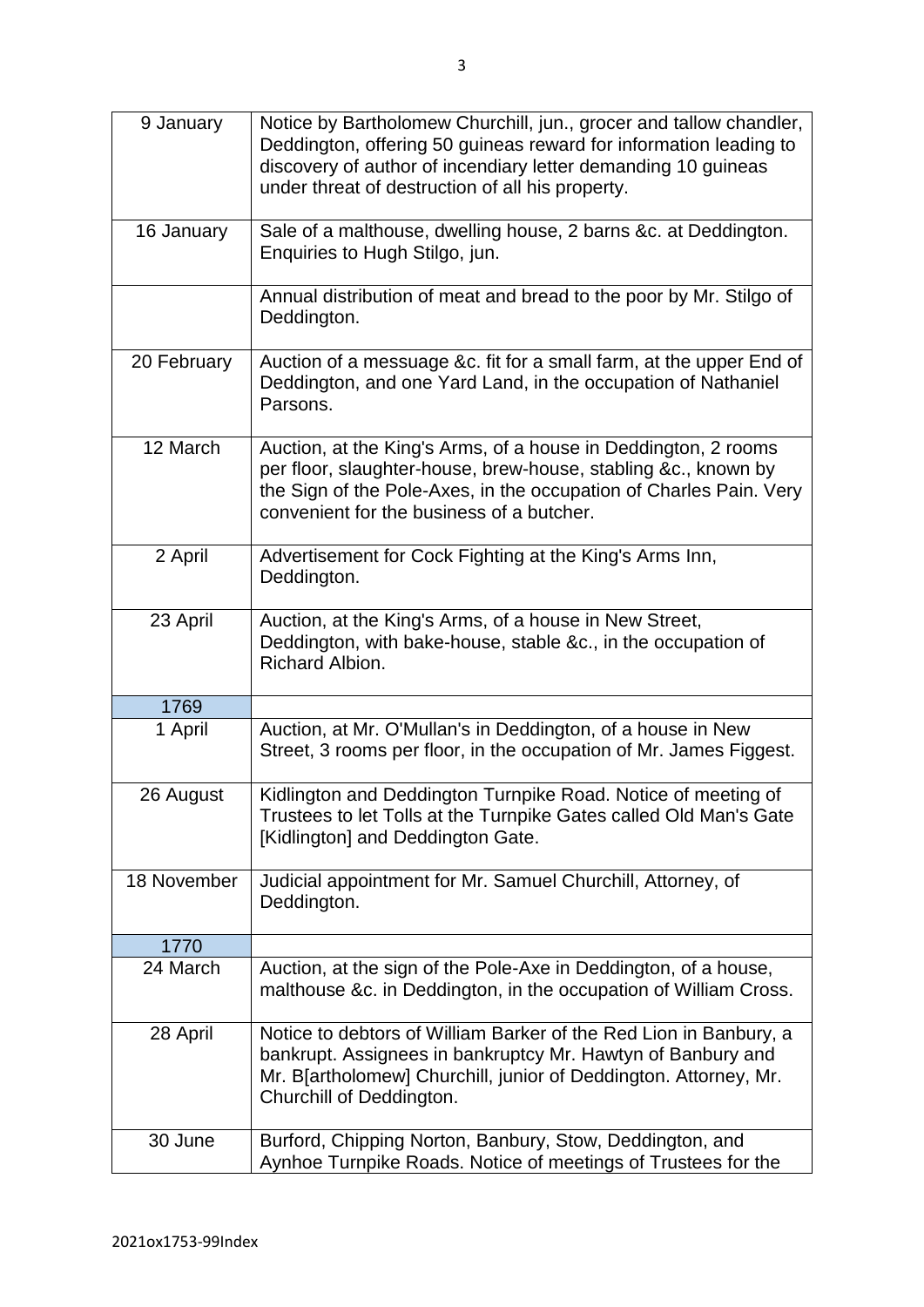|              | repair &c. of the turnpike roads. Meeting for the Division between<br>Swerford Gate and Aynho to be held at the Three Tuns in<br>Deddington.                                                                                 |
|--------------|------------------------------------------------------------------------------------------------------------------------------------------------------------------------------------------------------------------------------|
| 11 August    | Notice of meeting in Banbury in bankruptcy of William Barker.<br>Assignees Mr. B. Churchill, jun. of Deddington, and Mr. Hawtyn,<br>of Banbury. Attorney, Mr. Churchill, of Deddington.                                      |
| 15 September | Subscription of 1 guinea to Radcliffe Infirmary by Mr.<br>Bartholomew Churchill, sen, of Deddington.                                                                                                                         |
| 8 December   | Advertisement for Dr. Flugger's Lignorum Anti-fcorbutic Drops.<br>Agents include Mr. B. Churchill, Deddington.                                                                                                               |
| 15 December  | Auction, at the Crown and Tuns Inn, Deddington, of a house and<br>2 acres in Pilcock Street, let to Richard Knibbs, Sadler and Collar-<br>maker.                                                                             |
| 1771         |                                                                                                                                                                                                                              |
| 6 July       | Auction of Farm at Bloxham. Further particulars from Philip<br>Ordway, baker, Deddington, or the tenant, Mr. William Butler.                                                                                                 |
| 30 November  | Notice of meeting in Banbury in bankruptcy of William Barker to<br>fix final dividend. Assignees Mr. B. Churchill, Junior, of<br>Deddington, Mr. Hawtyn, of Banbury, and Mr. Churchill, Attorney,<br>Deddington.             |
| 1772         |                                                                                                                                                                                                                              |
| 23 May       | Advertisement for Journeyman Clockmaker by Mr. John Fardon,<br>watch and clockmaker, Deddington.                                                                                                                             |
|              | Advertisement for shop assistant by B. Churchill, jun. Grocer and<br>Tallow-Chandler, at Deddington.                                                                                                                         |
| 27 June      | Advertisement for Dr. Flugger's Drops. Agents include Mr. B.<br>Churchill, Deddington.                                                                                                                                       |
| 25 July      | Burford, Chipping-Norton, Banbury, Stow, and Aynho Turnpikes.<br>Notice of meeting of Trustees for the Aynho Division. Road from<br>Deddington to Aynho completed; road from Deddington to<br>Chipping Norton much repaired. |
| 1773         |                                                                                                                                                                                                                              |
| 23 January   | Advertisement for Dr. Flugger's Drops. Authorised agents include<br>Mr. B. Churchill, Deddington. Repeated.                                                                                                                  |
| 27 March     | Burford, Chipping-Norton, Banbury, Stow, and Aynho Turnpikes.<br>Notice of adjourned meeting of Trustees at Chipping Norton.                                                                                                 |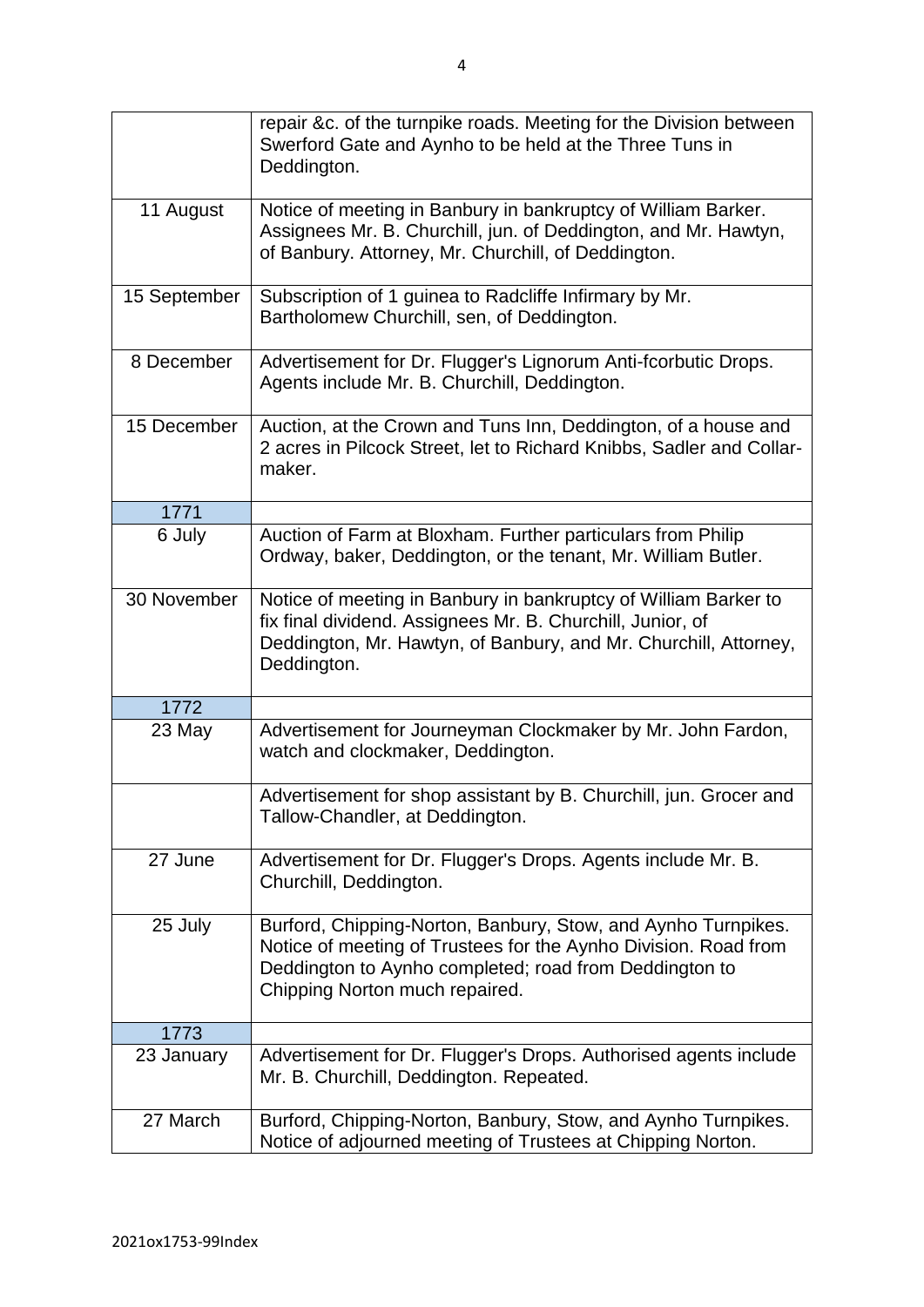|           | Business includes letting such Parts of the Roads necessary to<br>be repaired.                                                                                                                                                          |
|-----------|-----------------------------------------------------------------------------------------------------------------------------------------------------------------------------------------------------------------------------------------|
| 10 April  | Auction in Oxford by Mr. John Churchill of stage-waggons and<br>horses. Particulars from Mr. Churchill, Attorney, Deddington, or<br>Mr. Churchill, cabinet-maker, upholsterer and auctioneer,<br>Woodstock.                             |
| 14 August | Burford, Chipping-Norton, Banbury, Stow, and Aynho Turnpikes.<br>Notice of meeting of Trustees for the Aynho Division at the Crown<br>and Tuns in Deddington.                                                                           |
| 1774      |                                                                                                                                                                                                                                         |
| 16 April  | Advertisement for Dr. Flugger's Drops. Authorised agents include<br>Mr. B. Churchill, Deddington.                                                                                                                                       |
| 23 April  | Order by North Oxfordshire JPs, meeting at Deddington, setting<br>price of bread.                                                                                                                                                       |
| 7 May     | Advertisement for weekly Stage Waggon between Deddington<br>and London launched by B. Churchill, Junior.                                                                                                                                |
| 23 July   | Notice of intention to seek benefit of new Act for relief of insolvent<br>debtors by James O'Donnell, travelling Chapman, late of<br>Deddington.                                                                                        |
|           | Kidlington and Deddington Turnpike Road. Notice of meeting of<br>Trustees for letting by auction the Tolls at the Turnpike Gates<br>called Old Man's Gate [Kidlington] and Deddington Gate.                                             |
| 30 July   | Oxford Canal Navigation. Proprietors raising £30,000 capital.<br>Subscription agents include Mr. Churchill, Attorney at Law,<br>Deddington.                                                                                             |
| 27 August | Auction, at the King's Arms, Deddington, of farm house &c. and 3<br>Yard Lands, in the occupation of Mr. Francis French. Leased from<br>Christ Church.                                                                                  |
| 8 October | Auction, at the Three Tuns (Mr. Sammons), Deddington, of pair of<br>chaise horses, harness for 4 horses, and a post-chaise.                                                                                                             |
| 1775      |                                                                                                                                                                                                                                         |
| 20 May    | Advertisement for weekly stage waggon from Oxford to<br>Birmingham via Deddington.                                                                                                                                                      |
| 12 August | Auction, at the King's Arms, Deddington, of a farm house,<br>malthouse, dove house, stables &c., and 3 yard lands in the<br>common fields of Deddington, in the occupation of Mr. Francis<br>French. Leased from Christ Church College. |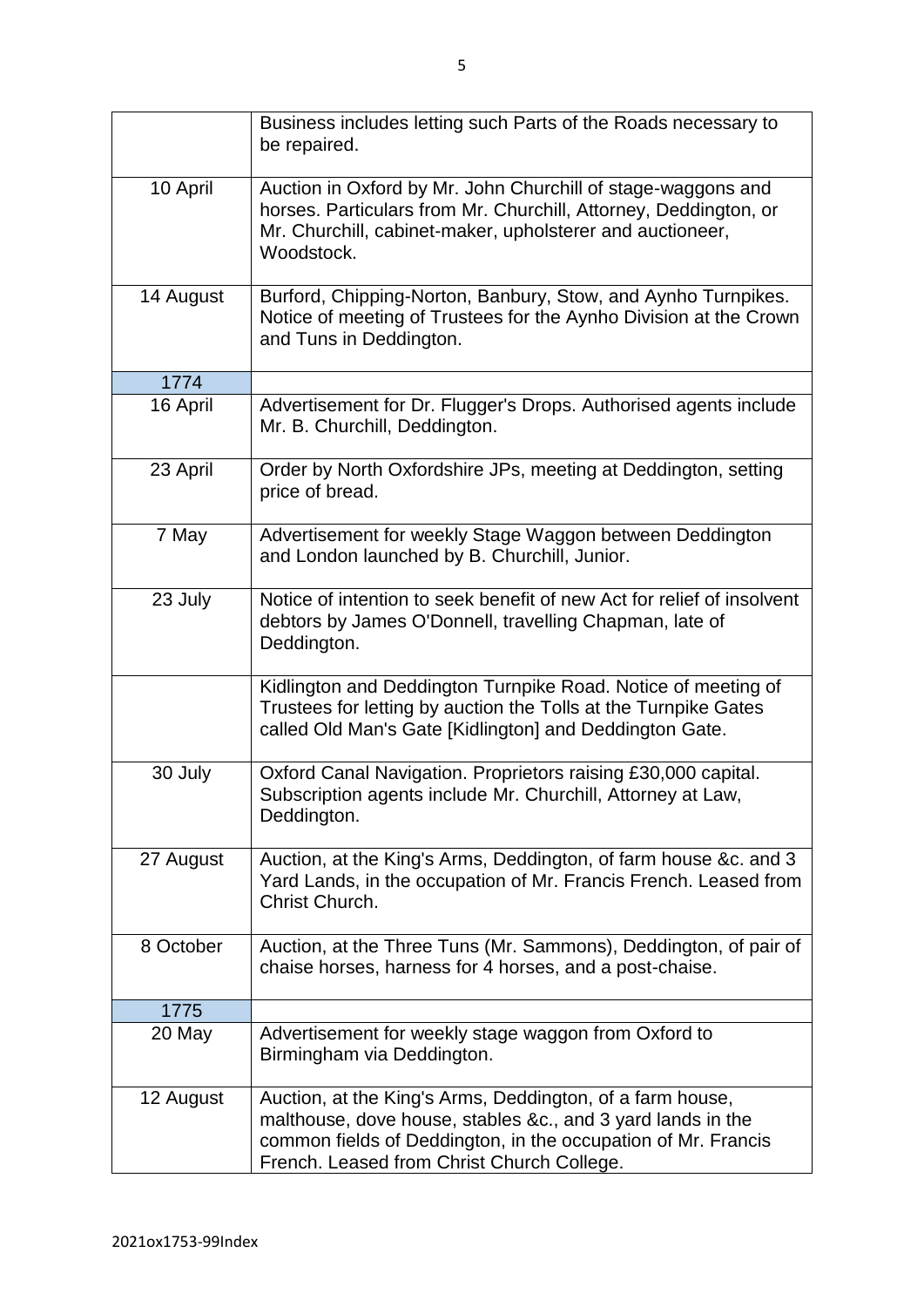| 1776        |                                                                                                                                                                                                   |
|-------------|---------------------------------------------------------------------------------------------------------------------------------------------------------------------------------------------------|
| 6 January   | Advertisement for sale of Nursery Trees of all sorts by John<br>Whitton of Deddington.                                                                                                            |
| 8 June      | Auction, at the King's Arms, Deddington, of one Yard Land of<br>arable, meadow and pasture in the Common Fields of<br>Deddington, in the occupation of Mr. William Whetton.                       |
| 1777        |                                                                                                                                                                                                   |
| 19 April    | The noted Horse ARAB to Cover this season at various places<br>specified in the subject advertisement, including the King's Arms<br>in Deddington.                                                |
| 3 May       | Advertisement for Dr. Anderson's Pills. Agents include J.<br>Hitchman, Deddington.                                                                                                                |
| 14 June     | Kidlington and Deddington Turnpike Road. Notice of meeting of<br>Trustees for letting by auction the Tolls arising at Old Man's Gate<br>[Kidlington] and Deddington Gate.                         |
| 30 August   | Auction, at the King's Arms, Deddington, of a farm house in<br>Hempton, and 2 Yard Lands and a thirdengale in the Common<br>Fields of Hempton. Leased from New College.                           |
| 18 October  | State Lottery, London, opening a ticket office at Deddington under<br>J. Hitchman.                                                                                                                |
| 1778        |                                                                                                                                                                                                   |
| 17 January  | Advertisement for an Apprentice by Mr. John Harris, baker,<br>Deddington. Premium expected.                                                                                                       |
| 24 January  | Advertisement for Dr. Anderson's Pills. Agents include J.<br>Hitchman, Deddington.                                                                                                                |
| 31 January  | Advertisement for sale of hedgerow trees &c. by J. Whetton<br>[Whitton], gardener and nurseryman, at Deddington.                                                                                  |
| 21 February | Letting of house and bake-house in the middle of Deddington,<br>and 2 ridges of arable in the Common Fields. Enquire of Mr.<br>Richard Slatter on the Premises.                                   |
| 18 July     | Kidlington and Deddington Turnpike Road. Notice of meeting of<br>Trustees for letting by auction the Tolls arising at Old Man's Gate<br>[Kidlington] and Deddington Gate, let last year for £420. |
| 17 October  | Advertisement for sale of hedgerow trees &c. at his Nursery by J.<br>Whitton, Deddington.                                                                                                         |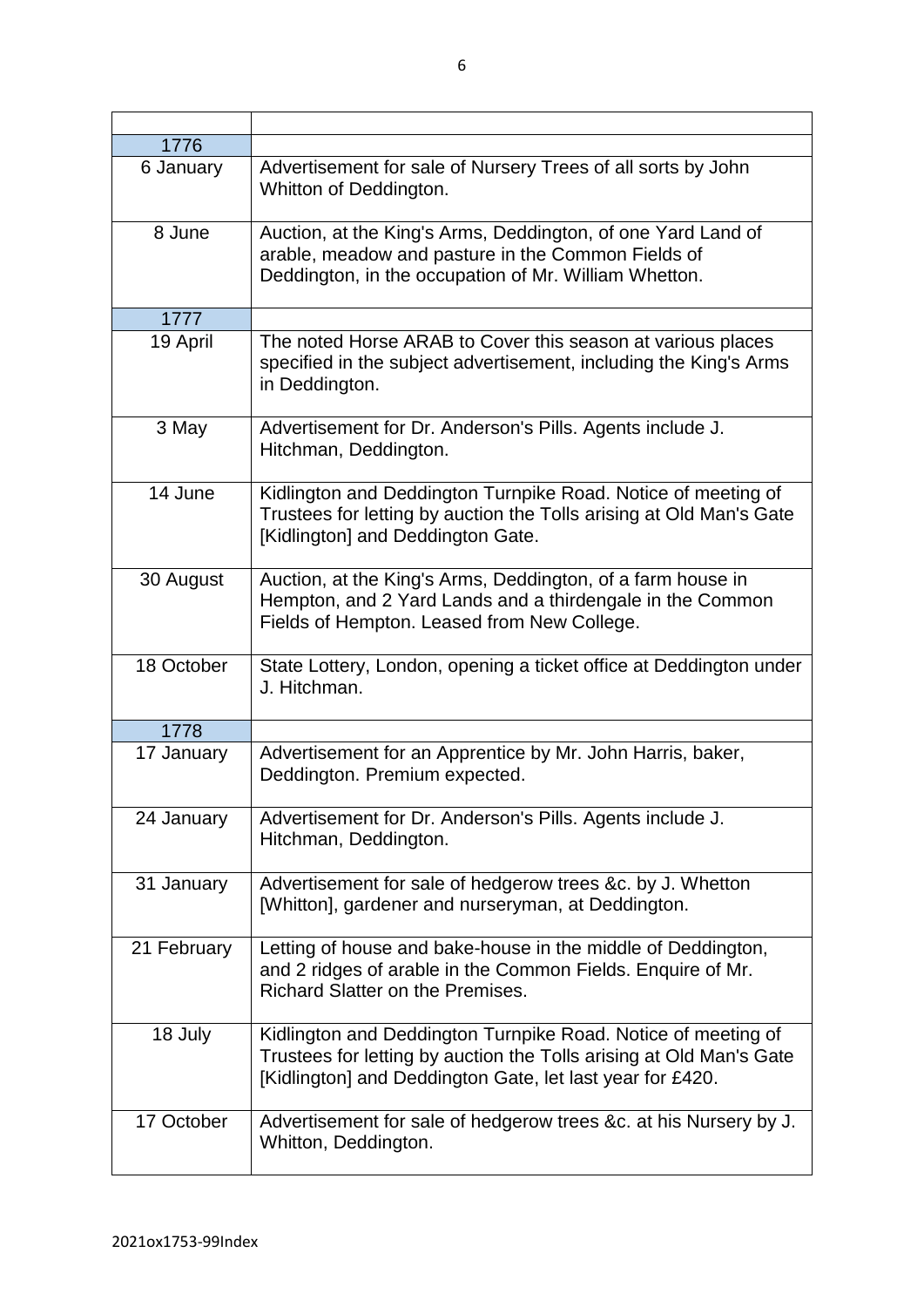| 7 November   | Auction at the Town Hall, Deddington, of household furniture of<br>unidentified person.                                                                                                                                                                                                    |
|--------------|--------------------------------------------------------------------------------------------------------------------------------------------------------------------------------------------------------------------------------------------------------------------------------------------|
| 1779         |                                                                                                                                                                                                                                                                                            |
| 2 January    | Advertisement for Dr. Anderson's Pills. Agents include J.<br>Hitchman, Deddington                                                                                                                                                                                                          |
| 31 July      | Kidlington and Deddington Turnpike Gates. Notice of auction for<br>letting the Tolls arising at Old Man's Gate [Kidlington] and<br>Deddington Gate, let last year for £540.                                                                                                                |
| 27 November  | Advertisement for farming (sub-contracting) the management and<br>employment of the poor of the Parish.                                                                                                                                                                                    |
| 1780         |                                                                                                                                                                                                                                                                                            |
| 15 January   | Advertisement for Dr. Anderson's Pills. Agents include J.<br>Hitchman, Deddington.                                                                                                                                                                                                         |
| 11 March     | Sale, at the Red Lion (William Bennett), Deddington, of a house in<br>Market Street, in the occupation of Mary Bennett, widow.                                                                                                                                                             |
| 10 June      | Aynho Division of the Burford, Chipping-Norton, Banbury, Stow,<br>and Aynho Turnpikes. Notice of meeting of Trustees at the Town<br>Hall in Deddington, for the letting by auction of the Tolls arising at<br>the Toll-Gate at Clifton Bridge. Samuel Churchill, Clerk to the<br>Trustees. |
| 8 July       | Obituary of Mr. Bartholomew Churchill (73) of Deddington,<br>eminent hop-dealer (and former grocer, tallow-chandler and<br>dealer in Brandy). Succeeded in business by nephew of the same<br>name and place.                                                                               |
| 15 July      | Advertisement for letting (furnished) a genteel sashed house<br>[Deddington House], with 4 rooms on the ground floor, 4 bed<br>chambers, coach house, pigeon house &c. Enquire of Mr.<br>Bartholomew Churchill at Deddington &c.                                                           |
| 29 July      | Donation by Parish of Deddington to victims of fire at Drayton.                                                                                                                                                                                                                            |
| 26 August    | Kidlington and Deddington Turnpike Gates. Notice of auction for<br>letting the Tolls arising at Old Man's Gate [Kidlington] and<br>Deddington Gate, let last year for £610.                                                                                                                |
| 16 September | Notice of forthcoming hiring fair and ox-roast in the Market Place,<br>Deddington. Joseph Ibell, Bailiff.                                                                                                                                                                                  |
| 4 November   | Standard form notice by Executors to creditors and debtors of Mr.<br>Bartholmew Churchill the elder, deceased.                                                                                                                                                                             |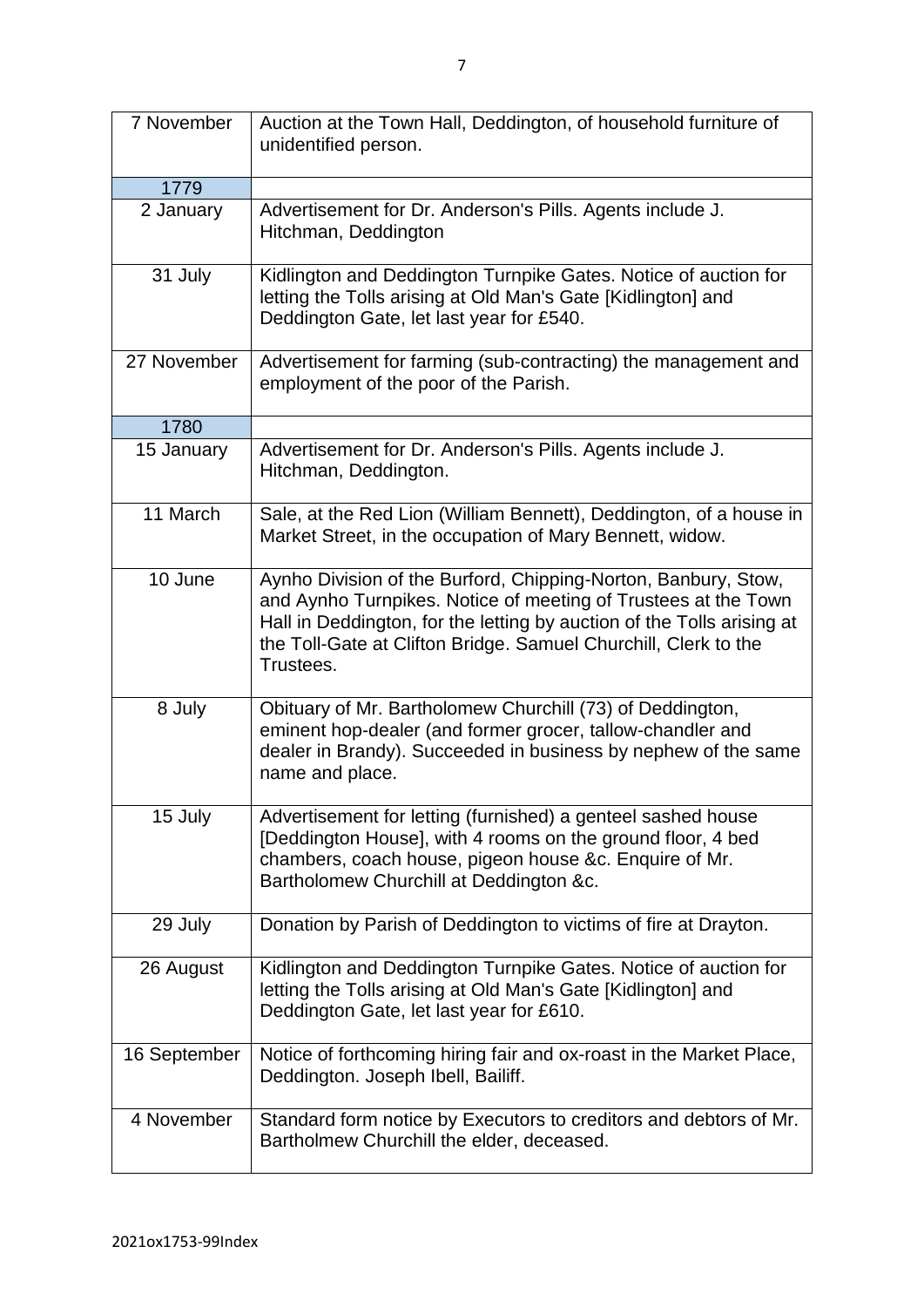| 1781         |                                                                                                                                                                                                                                                                              |
|--------------|------------------------------------------------------------------------------------------------------------------------------------------------------------------------------------------------------------------------------------------------------------------------------|
| 13 January   | Advertisement for Dr. Anderson's Scots Pills. Agents include J.<br>Hickman [Hitchman], Deddington. Repeated.                                                                                                                                                                 |
| 14 April     | Auction at the Town Hall, Deddington, of household and kitchen<br>furniture &c. of unidentified person.                                                                                                                                                                      |
| 4 August     | Kidlington and Deddington Turnpike Gates. Notice of auction for<br>letting the Tolls arising at Old Man's Gate [Kidlington] and<br>Deddington Gate, let last year for £610.                                                                                                  |
| 8 September  | Advertisement by Dicey and Co. for Daffy's Elixir. Sold by,<br>amongst others, Bart. Churchill, Deddington.                                                                                                                                                                  |
| 22 September | Auction of stock in trade of Mr. Thomas Whetton, ironmonger,<br>brazier, and cutler, at Deddington.                                                                                                                                                                          |
| 1782         |                                                                                                                                                                                                                                                                              |
| 5 January    | Advertisement for Dr. Anderson's Scots Pills. Agents include J.<br>Hickman, Deddington.                                                                                                                                                                                      |
| 2 March      | Report on the apprehension of the parties involved in robbing the<br>Mail from Oxford to Banbury, at the Door of the King's Arms in<br>Deddington.                                                                                                                           |
| 13 April     | Advertisement for Banbury, Oxford and London post coaches, 3<br>days a week. Pick up/set down places include the King's Arms,<br>Deddington.                                                                                                                                 |
| 4 May        | Advertisement by Cluer Dicey and Co. for proprietary medicines.<br>Deddington agent, Mr. Barth. Churchill.                                                                                                                                                                   |
| 27 July      | Kidlington and Deddington Turnpike Gates. Notice of auction for<br>letting the Tolls arising at Old Man's Gate [Kidlington] and<br>Deddington Gate, let last year for £610.                                                                                                  |
| 3 August     | Agents in Oxfordshire for sale of stamps for paying duty on bills of<br>exchange, promissory notes &c. include Mr. Samuel Churchill,<br>Deddington.                                                                                                                          |
| 10 August    | Advertisement for letting (furnished) a genteel sashed Double<br>House [Deddington House], with 4 rooms on the ground floor, 4<br>bed chambers, coach house, dove house &c. Enquire of Mr.<br>Henry Churchill, High-Street, Oxford; or of Mr. B. Churchill in<br>Deddington. |
| 7 September  | Premises in Deddington facing turnpike road to be let or sold.<br>Includes house, shop, brew-house, chandler's shop, bake-house,                                                                                                                                             |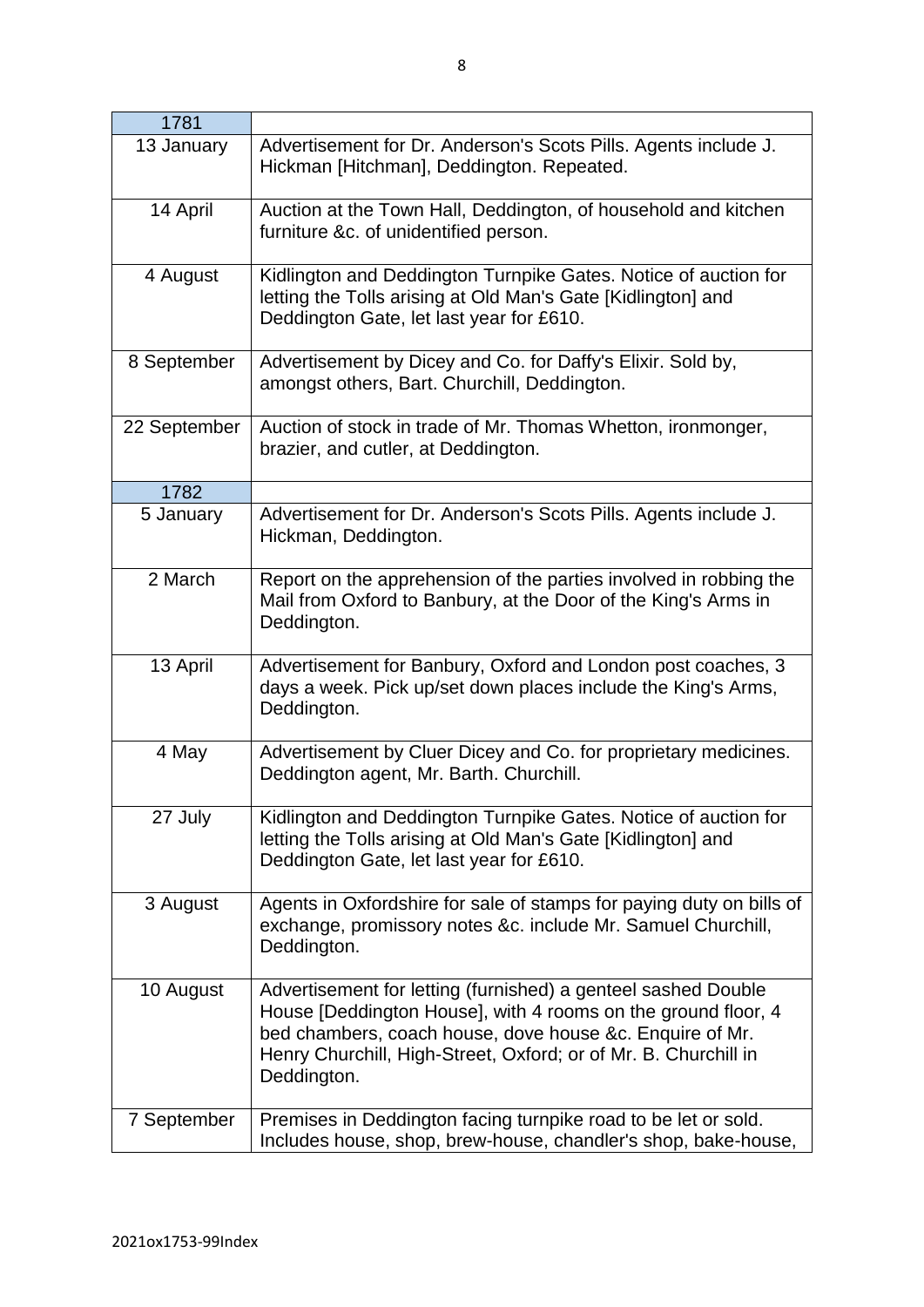|             | barn (soap house), stable &c. Enquire of Nathaniel Jarvis, Joiner,<br>at Deddington.                                                                                                                                                                                         |
|-------------|------------------------------------------------------------------------------------------------------------------------------------------------------------------------------------------------------------------------------------------------------------------------------|
| 14 December | 10 guineas reward for recovery of lost or stolen Gelding belonging<br>to Mr. Samuel Churchill of Deddington.                                                                                                                                                                 |
| 1783        |                                                                                                                                                                                                                                                                              |
| 18 January  | Formation of Society for the Preservation of Property and<br>Prosecution of Felons. Treasurer, Mr. Samuel Churchill, of<br>Deddington. Subscriptions also taken by Mr. John Churchill, at<br>Woodstock.                                                                      |
| 1 March     | Deddington Association for the Prosecution of Felons. Theft of<br>weather sheep in North Aston. 5 guineas reward for information<br>leading to conviction.                                                                                                                   |
|             | Advertisement for letting the Three Tuns, Deddington. Enquire of<br>Mr. Griffin, surgeon.                                                                                                                                                                                    |
| 10 May      | Advertisement for letting Leaden Porch Farm, including 6 Yard<br>Lands in the Common Fields of Deddington, and the great and<br>small Tithes arising.                                                                                                                        |
| 31 May      | Notice to creditors and debtors of Mr. John Butcher of<br>Deddington, deceased, plumber and glazier. Business now<br>carried on by sons, Francis Butcher and John Butcher.                                                                                                   |
| 14 June     | Advertisement for letting (furnished) a genteel sashed Double<br>House [Deddington House], with 4 rooms on the ground floor, 4<br>bed chambers, coach house, dove house &c. Enquire of Mr.<br>Henry Churchill, High-Street, Oxford; or of Mr. B. Churchill in<br>Deddington. |
| 26 July     | Kidlington and Deddington Turnpike Gates. Notice of auction for<br>letting the Tolls arising at Old Man's Gate [Kidlington] and<br>Deddington Gate, let last year for £675.                                                                                                  |
| 1784        |                                                                                                                                                                                                                                                                              |
| 14 February | Notice regarding payment of stamp duty on waggons, carts, &c.<br>Stamp offices in Oxfordshire include S. Churchill, Deddington.                                                                                                                                              |
|             | Advertisement by the New Fire-Office Company, London.<br>Proposal forms may be obtained from the company agents or<br>specified inns, including the King's Arms, Deddington.                                                                                                 |
| 21 February | Notice to creditors of John Arne of Deddington. Claims to be sent<br>to O. Aplin, attorney, Banbury, or to Bartholomew Churchill of<br>Deddington, grocer, as assignee for the benefit of creditors.                                                                         |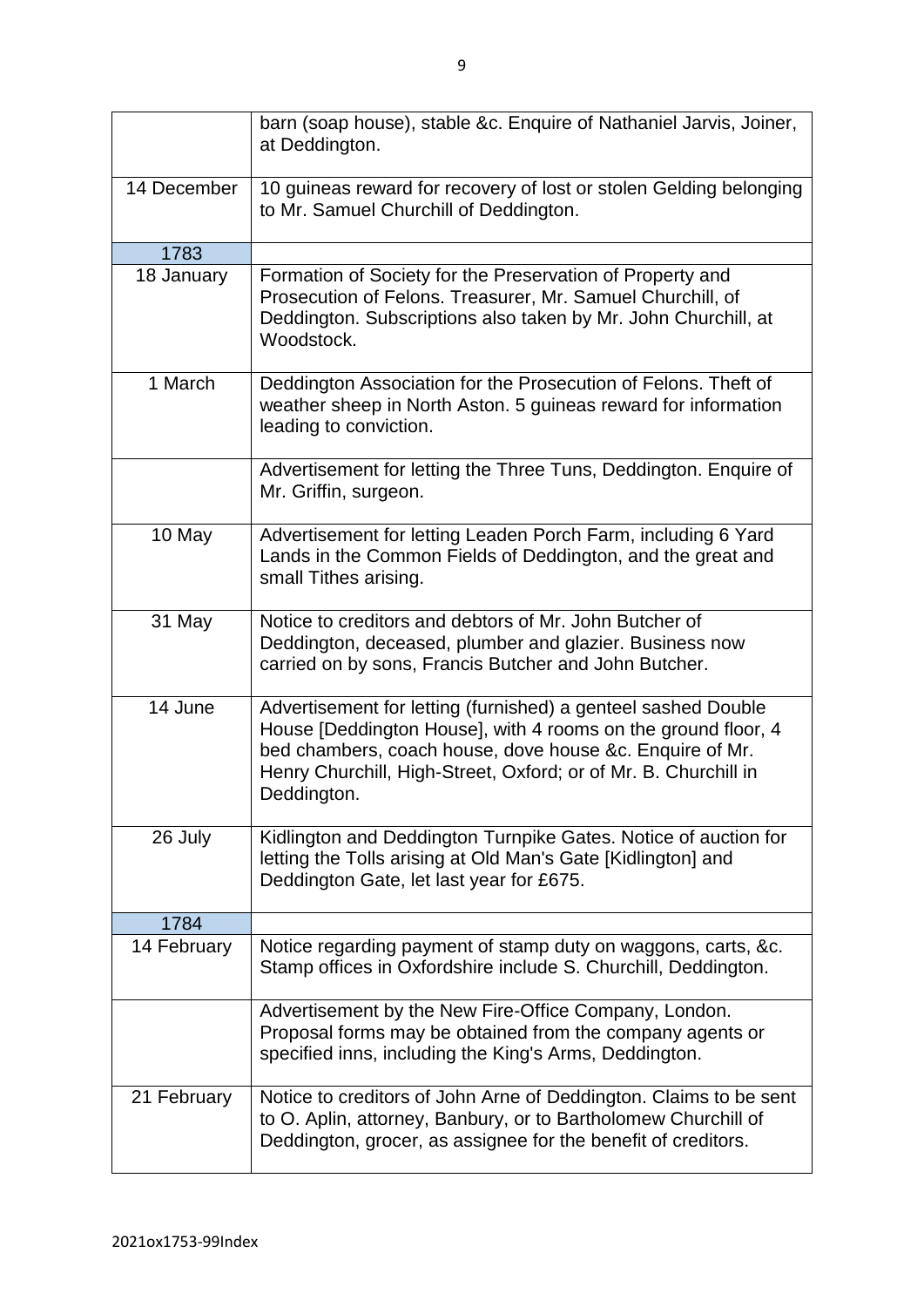| 20 March     | Report on meeting at Oxford Town Hall, chaired by the High<br>Sheriff, which resolved to send an address to the King supporting<br>his stand against "the late daring and unconstitutional attempts to<br>shake the Throne". List of 11 places in Oxfordshire where<br>address open for signature, including "Mr. Churchill's,<br>Deddington". |
|--------------|------------------------------------------------------------------------------------------------------------------------------------------------------------------------------------------------------------------------------------------------------------------------------------------------------------------------------------------------|
| 10 April     | Burford, Chipping-Norton, Banbury, Stow, and Aynho Turnpikes.<br>Notice of adjourned meeting of the Trustees at Chipping-Norton.                                                                                                                                                                                                               |
| 24 April     | Stow Division of the Burford, Chipping Norton, Banbury, Stow,<br>and Aynho Turnpikes. Notice of adjourned meeting of the<br>Trustees at Stow on the Wold.                                                                                                                                                                                      |
| 19 June      | Auction of household furniture &c. of the late Rev. Mr. Goodwin,<br>deceased, at Deddington.                                                                                                                                                                                                                                                   |
|              | Advertisement by Messrs. Dicey and Co. for Bateman's Pectoral<br>Drops. Agents include Barth. Churchill, Deddington.                                                                                                                                                                                                                           |
| 26 June      | Chipping-Norton, Banbury, Stow, and Aynho Turnpikes. Notice of<br>adjourned meeting of the Trustees at Chipping-Norton.                                                                                                                                                                                                                        |
| 7 August     | Kidlington and Deddington Turnpike Gates. Notice of auction for<br>letting the Tolls arising at Old Man's Gate [Kidlington] and<br>Deddington Gate, let last year for £675.                                                                                                                                                                    |
| 25 September | Duty on Hats. List of agents in Oxfordshire for Licences and<br>Labels includes S. Churchill, Attorney, Deddington.                                                                                                                                                                                                                            |
|              | Report on removal of large hornets' nest from roof of house of Mr.<br>John Knibb of Deddington by the celebrated Mr. Wildman of<br>London.                                                                                                                                                                                                     |
| 9 October    | Duty on Saddle Horses. List of places in Oxfordshire where<br>horses may be registered includes the King's Arms, Deddington                                                                                                                                                                                                                    |
| 30 October   | Duty on Waggons, Carts, &c. List of places in Oxfordshire where<br>licences may be renewed includes Sam. Churchill, Deddington.                                                                                                                                                                                                                |
| 6 November   | Duty on Saddle Horses. List of places in Oxfordshire where new<br>horses may be registered includes H. Churchill, grocer,<br>Deddington.                                                                                                                                                                                                       |
|              | Duty on Waggons, Carts, &c. List of places in Oxfordshire where<br>licences may be renewed includes H. Churchill, Deddington.                                                                                                                                                                                                                  |
| 27 November  | Sale of farm house in Deddington, and 3 Yard Lands in the<br>Common Fields. Also a dwelling house and malt-house in<br>Deddington. Leased from Christ Church College.                                                                                                                                                                          |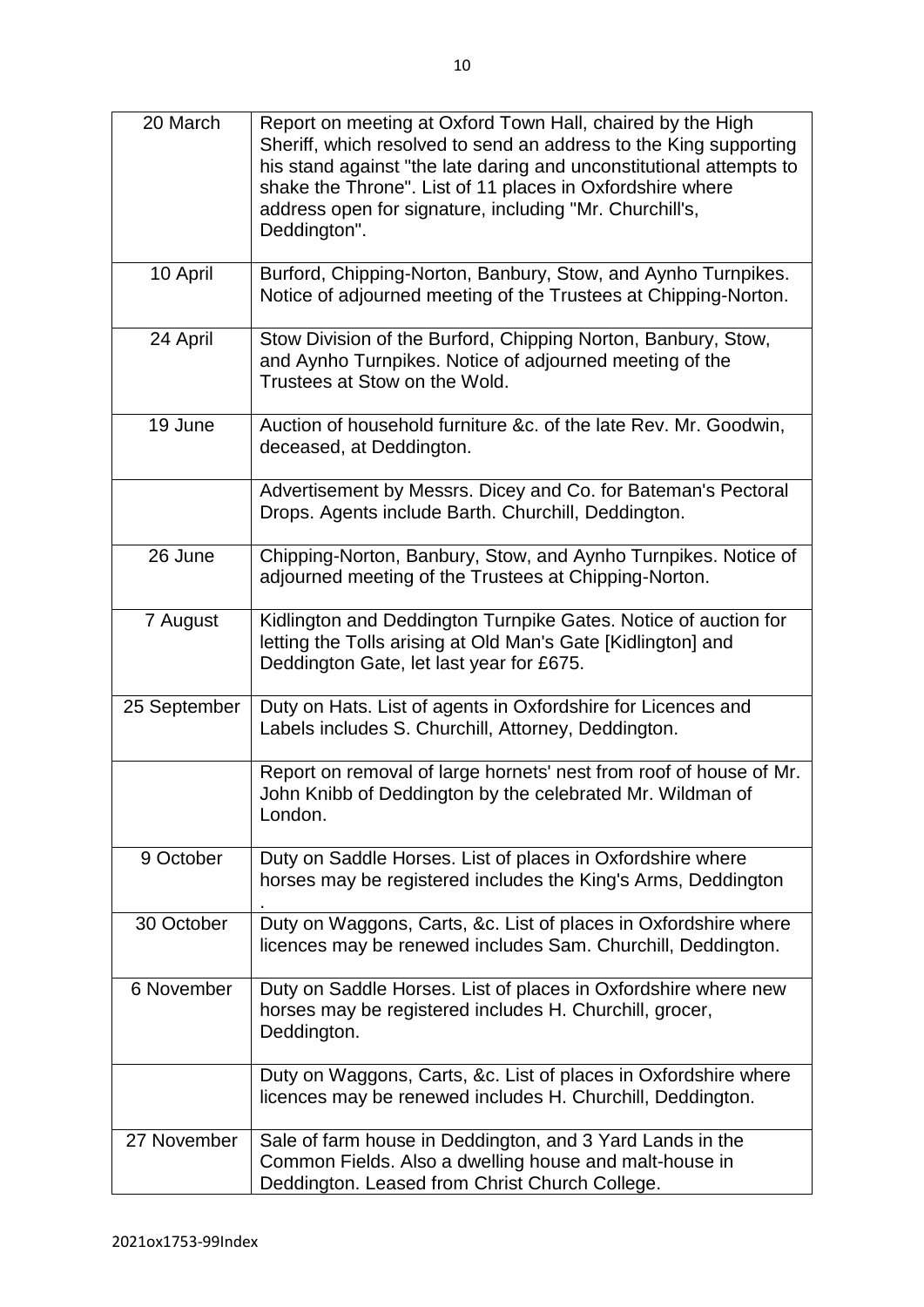| 4 December   | Advertisement by Dicey and Co. for Beaume de Vie. Agents<br>include Churchill, Deddington.                                                                                                                                            |
|--------------|---------------------------------------------------------------------------------------------------------------------------------------------------------------------------------------------------------------------------------------|
| 1785         |                                                                                                                                                                                                                                       |
| 2 April      | Sale of 3 adjoining houses in the middle of New Street, in the<br>occupation of William Robison, sen., William Robison, jun. and<br>William Whetton, and 2 cow commons. Apply to Mr. John Griffin,<br>or John Whetton, of Deddington. |
| 18 June      | Auction, at the King's Arms, Deddington, of 3 adjoining houses in<br>New Street, one in the occupation of William Whetton, and 2 cow<br>commons.                                                                                      |
| 2 July       | Kidlington and Deddington Turnpike Gates. Notice of auction for<br>letting the Tolls arising at Old Man's Gate [Kidlington] and<br>Deddington Gate, let last year for £676.                                                           |
| 30 July      | Glove Tax. List of agents in Oxfordshire for Licences and<br>stamped Tickets includes H. Churchill, Deddington.                                                                                                                       |
|              | Advertisement by the Phœnix Company, or New Fire-Office.<br>Proposal forms may be obtained at various places in the District,<br>including the King's Arms, Deddington.                                                               |
| 3 September  | New Medicine Tax. List of agents in Oxfordshire for Licences and<br>stamped Labels includes H. Churchill, Deddington.                                                                                                                 |
| 10 September | Donation by Parish of Deddington to victims of fire at Kings-<br>Sutton.                                                                                                                                                              |
| 29 October   | New Duty on Attornies. List of agents in Oxfordshire for issue of<br>certificates includes H. Churchill, Deddington.                                                                                                                  |
|              | Hat Duty. List of agents in Oxfordshire for renewal of licences<br>includes H. Churchill, Deddington.                                                                                                                                 |
| 5 November   | Sale, at the King's Arms, of 3 adjoining houses in New Street,<br>Deddington, in the occupation of Thomas Woolgrove, shoemaker,<br>Elizabeth Whetton, and Hannah Knibbs, and 2 cow commons.                                           |
| 24 December  | Aged black mare lost out of Deddington Field. Reward offered by<br>William Chillingworth, Plaisterer, of Deddington, or Nathaniel<br>Hanks, Plaisterer, in Oxford.                                                                    |
| 1786         |                                                                                                                                                                                                                                       |
| 4 March      | Auction, at the King's Arms, Deddington, of a farm house, and<br>one Yard Land in the Open Fields of Hempton.                                                                                                                         |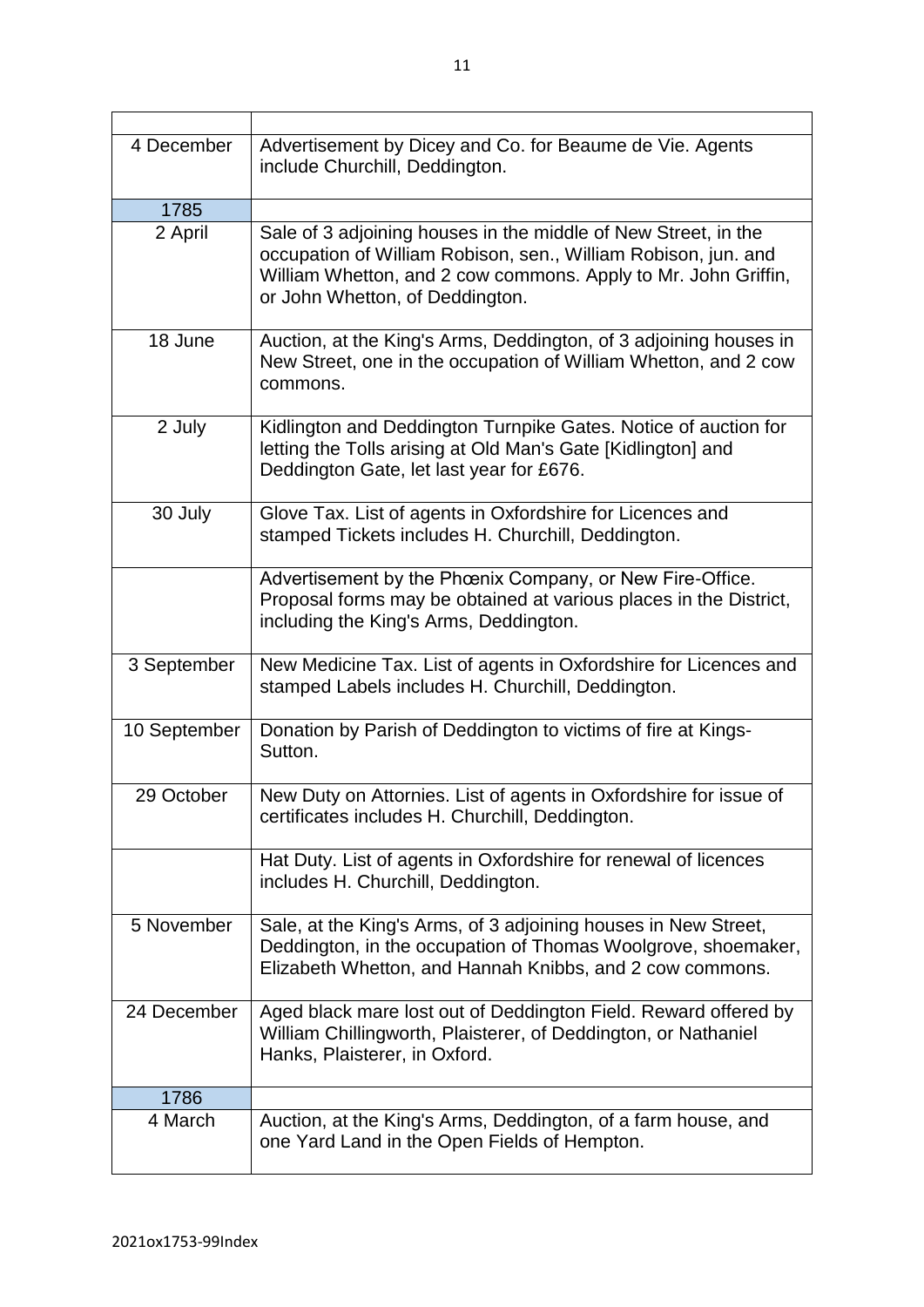|             | Advertisement by Dicey and Co. for Beaume de Vie. Agents<br>include Churchill, Deddington.                                                                                  |
|-------------|-----------------------------------------------------------------------------------------------------------------------------------------------------------------------------|
| 15 July     | Kidlington and Deddington Turnpike Gates. Notice of auction for<br>letting the Tolls arising at Old Man's Gate [Kidlington] and<br>Deddington Gate, let last year for £600. |
|             | New Perfumery Tax. List of agents in Oxfordshire for issue of<br>licences includes H. Churchill, Deddington.                                                                |
| 29 July     | Advertisement by Dicey and Co. for Daffy's Elixir, and other<br>proprietary medicines. Sold by, amongst others, Churchill,<br>Deddington.                                   |
| 11 November | Advertisement by Messrs. Dicey and Co. for Betton's British Oil,<br>and other proprietary medicines. Agents include Churchill,<br>Deddington.                               |
| 2 December  | Advertisement by Messrs. Dicey and Co. for Dr. Anderson's Scots<br>Pills, and other proprietary medicines. Agents include Churchill,<br>Deddington.                         |
| 1787        |                                                                                                                                                                             |
| 17 February | Advertisement by Messrs. Dicey and Co. for Betton's British Oil,<br>and other proprietary medicines. Agents include Churchill,<br>Deddington.                               |
| 10 March    | Advertisement for Oriental Vegetable Cordial. Deddington agent,<br>Mr. Hitchman.                                                                                            |
|             | Forthcoming auction of farm house, and 51/2 Yard Lands of arable<br>and meadow in Clifton, let to Mr. John Churchill at £100 p.a.                                           |
| 17 March    | Advertisement by Messrs. Dicey and Co. for Bateman's Pectoral<br>Drops. Agents include Churchill, Deddington.                                                               |
| 31 March    | Good progress made in cutting canal between Banbury and<br>Oxford. New wharf between Deddington and Aynho, where a<br>prodigious quantity of coals have been landed.        |
| 5 May       | Auction in Oxford of farm house, and 5 <sup>1/2</sup> Yard Lands of arable<br>and meadow in Clifton, let to Mr. John Churchill at £100 p.a.                                 |
| 26 May      | Advertisement for a journeyman plumber and glazier by John<br>Butcher, Plumber and Glazier, at Deddington.                                                                  |
| 2 June      | Advertisement for sale of coal, salt, grain &c. at wharf on the<br>Oxford Canal between Deddington and Aynho.                                                               |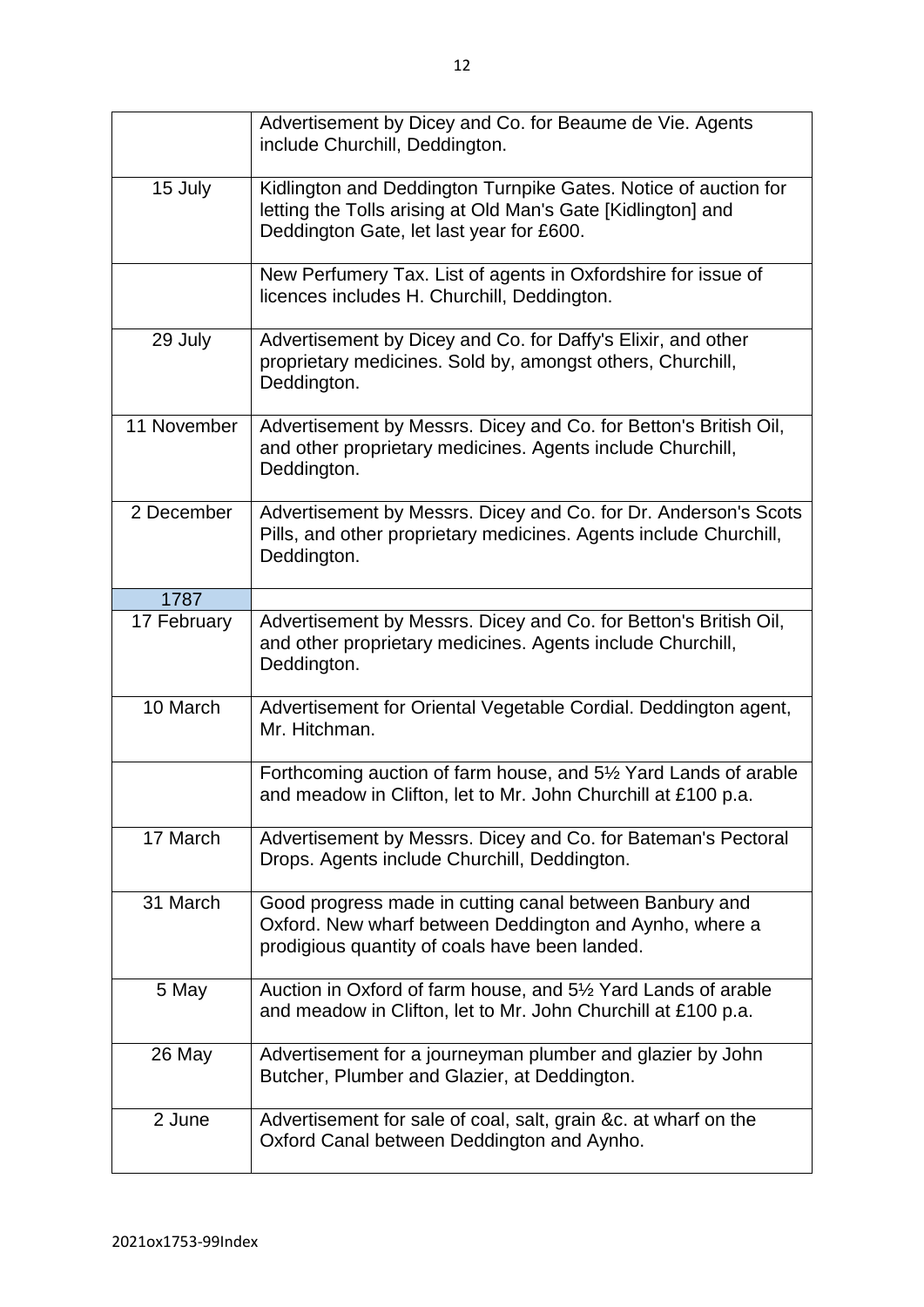| 21 July      | Duty on Pawnbrokers. Notice of expiry of time for renewing<br>Pawnbrokers' Licences. List of agents in Oxfordshire for issue of<br>licences includes Henry Churchill, Deddington.        |
|--------------|------------------------------------------------------------------------------------------------------------------------------------------------------------------------------------------|
|              | Duty on Perfumery. Notice of expiry of time for renewing<br>Licences for vending perfumery. List of agents in Oxfordshire for<br>issue of licences includes Henry Churchill, Deddington. |
| 28 July      | Kidlington and Deddington Turnpike Gates. Notice of auction for<br>letting the Tolls arising at Old Man's Gate [Kidlington] and<br>Deddington Gate, let last year for £600.              |
| 18 August    | Kidlington and Deddington Turnpike Gates. Notice of auction for<br>letting the Tolls arising at Old Man's Gate [Kidlington] and<br>Deddington Gate, let last year for £600.              |
| 25 August    | Duty on Gloves. Notice of expiry of time for renewing Licences for<br>vending gloves. List of agents in Oxfordshire for issue of licences<br>includes Henry Churchill, Deddington.       |
| 1 September  | Kidlington and Deddington Turnpike Gates. Notice of auction for<br>letting the Tolls arising at Old Man's Gate [Kidlington] and<br>Deddington Gate, let last year for £600.              |
| 15 September | Duty on Medicines. Notice of expiry of time for renewing<br>Licences for vending medicines. List of agents in Oxfordshire for<br>issue of licences includes Henry Churchill, Deddington. |
| 10 November  | Sale of 3 houses in New Street, in the occupation of Mr. Thomas<br>Horner, Mrs. Ann Cleaver, and Mr. John Harris, and one Cow<br>Common.                                                 |
| 22 December  | Advertisement by Dicey and Co. for Dr. Radcliffe's famous<br>Purging Elixir. Agents include Churchill, Deddington.                                                                       |
| 1788         |                                                                                                                                                                                          |
| 5 January    | Advertisement for Oriental Vegetable Cordial. Deddington agent,<br>Mr. Hitchman.                                                                                                         |
|              | Advertisement by Messrs. Dicey and Co. for Dr. Anderson's Scots<br>Pills, and other proprietary medicines. Agents include Churchill,<br>Deddington.                                      |
| 16 February  | Formation, at meeting at the King's Arms (Mr. John Williams), of<br>the Deddington Provident Society, for a 7 year term. Treasurer<br>Bartholomew Churchill, Secretary S. Churchill.     |
| 10 May       | Invitation by Deddington Provident Society to the public to<br>subscribe. Already over 300 members.                                                                                      |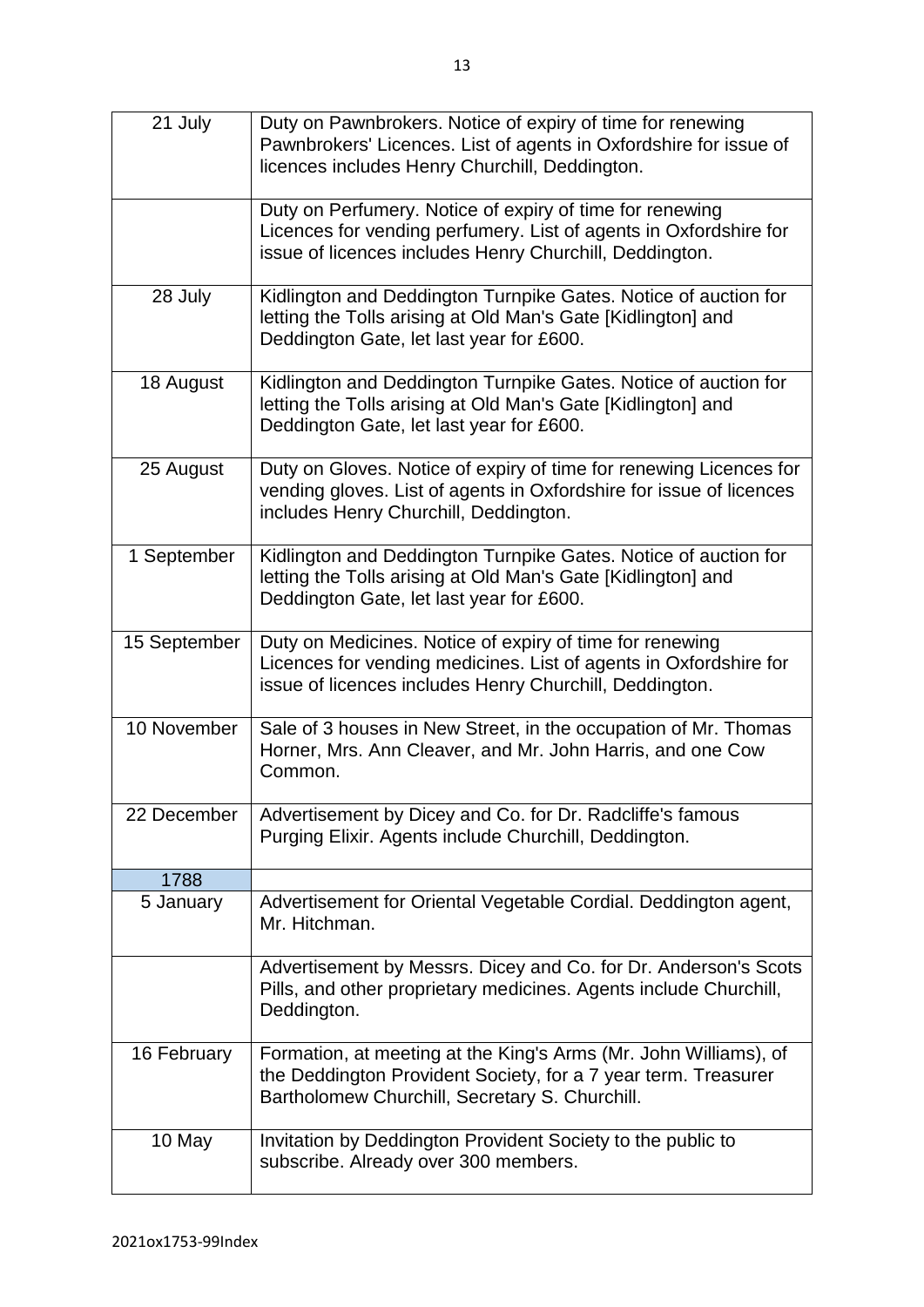| 12 July     | Kidlington and Deddington Turnpike Gates. Notice of auction for<br>letting the Tolls arising at Old Man's Gate [Kidlington] and<br>Deddington Gate, let last year for £500.                                                     |
|-------------|---------------------------------------------------------------------------------------------------------------------------------------------------------------------------------------------------------------------------------|
|             |                                                                                                                                                                                                                                 |
| 2 August    | Advertisement by Messrs. Dicey and Co. for Bateman's Pectoral<br>Drops. Agents include Churchill, Deddington.                                                                                                                   |
| 1789        |                                                                                                                                                                                                                                 |
| 21 February | Notice by Deddington Provident Society. Membership list closing<br>on 4 April 1789. Apply to Mr. Williams at the King's Arms.<br>Treasurer, Bartholomew Churchill; Trustees Samuel Churchill and<br>John Griffin.               |
| 23 May      | Advertisement for Oriental Vegetable Cordial. Deddington agent,<br>Mr. Hitchman.                                                                                                                                                |
| 30 May      | Auction of live and dead stock &c. of Mr. Robert Coles of<br>Deddington, farmer, who removing.                                                                                                                                  |
| 13 June     | Burford, Chipping-Norton, Banbury, Stow, and Aynho Turnpikes.<br>Notice of a General Meeting of the Trustees at Chipping-Norton.<br>Samuel Churchill, Clerk to the Trustees, Deddington.                                        |
| 18 July     | Kidlington and Deddington Turnpike Gates. Notice of auction for<br>letting the Tolls arising at Old Man's Gate [Kidlington] and<br>Deddington Gate, let last year for £500.                                                     |
| 15 August   | Advertisement by Messrs. Dicey and Co. for Bateman's Pectoral<br>Drops. Agents include Churchill, Deddington.                                                                                                                   |
| 5 September | Game Duty Certificates taken out by Samuel Churchill,<br>Bartholomew Churchill and John Griffin, Deddington; Andrew<br>Prickett, Clifton.                                                                                       |
| 3 October   | Theft of barley and beans from the Common Field of Deddington<br>by 5 women.                                                                                                                                                    |
| 7 November  | Advertisement for post coach between Oxford and Banbury via<br>Deddington three times a week. Connecting coaches at Oxford.                                                                                                     |
| 28 November | Public retraction by Woodstock mail coach driver of false<br>assertion that William East of Clifton, dealer, had stopped, with<br>the intention to rob, the mail coach on the turnpike road between<br>Deddington and Fox Hill. |
| 1790        |                                                                                                                                                                                                                                 |
| 13 February | Aynho Division of the Burford, Chipping Norton, Banbury, Stow,<br>and Aynho Turnpikes. Notice of meeting of Trustees at Aynho,<br>letting by auction of Tolls arising between Aynho and Clifton, let                            |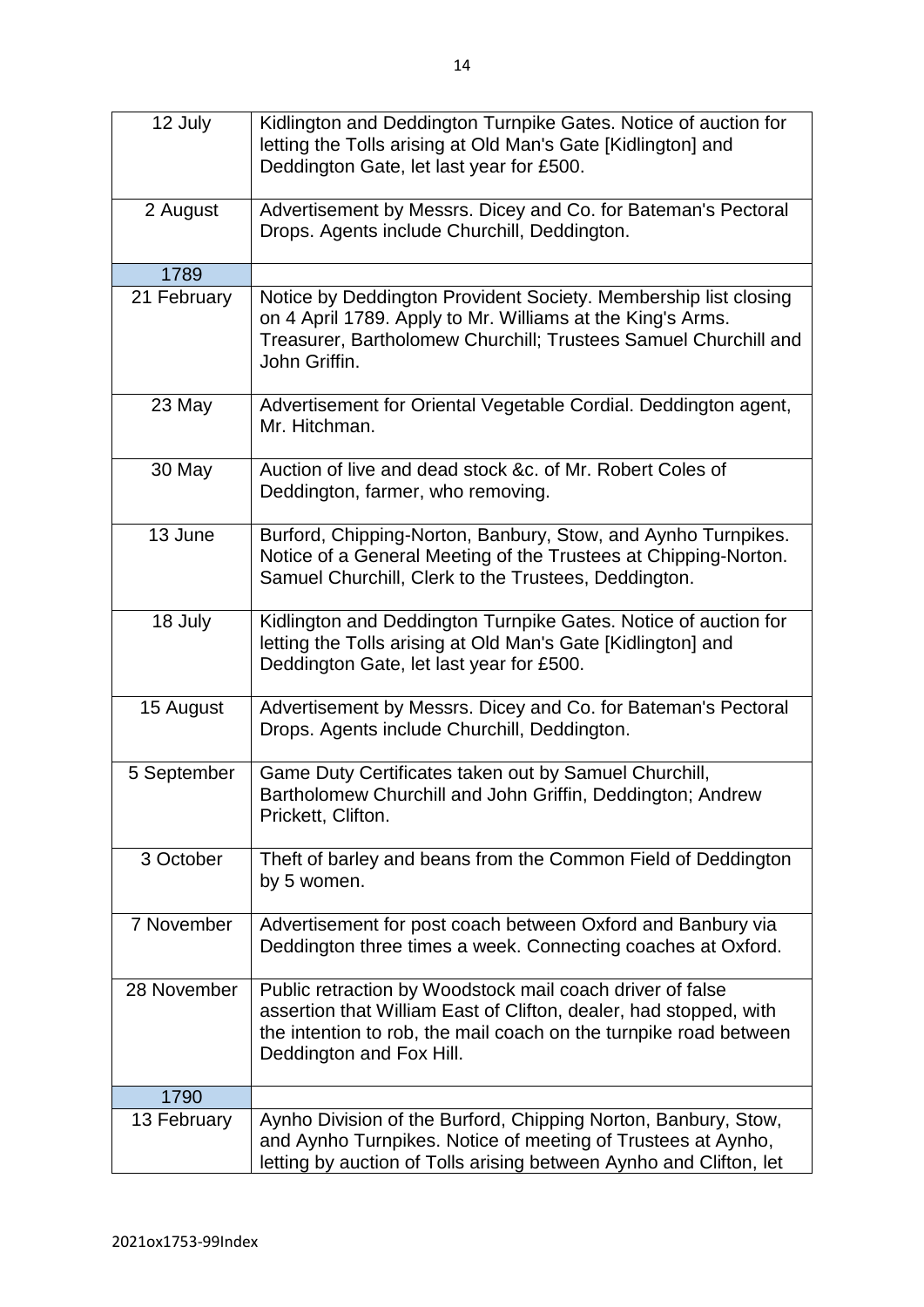|              | last year for £100, and the repair of the road from Aynho to<br>Deddington.                                                                                                                                                                                  |
|--------------|--------------------------------------------------------------------------------------------------------------------------------------------------------------------------------------------------------------------------------------------------------------|
| 13 March     | Advertisement by Messrs. Dicey and Co. for Bateman's Pectoral<br>Drops. Agents include Churchill, Deddington.                                                                                                                                                |
| 27 March     | Kiddington [sic] and Deddington Turnpike Road. Notice of<br>adjourned meeting of Trustees at North Aston.                                                                                                                                                    |
| 15 May       | Kidlington and Deddington Turnpike Road. Notice of meeting of<br>Trustees at North Aston.                                                                                                                                                                    |
| 5 June       | Notice of hearings at King's Arms, Deddington, and at<br>Woodstock, in bankruptcy of William Matthews of Oxford, currier.<br>Creditors to submit claims to Mr. T. Fidkin, Attorney, Deddington.                                                              |
| 17 July      | Kidlington and Deddington Turnpike Road. Notice of adjourned<br>meeting of Trustees at North Aston.                                                                                                                                                          |
| 24 July      | Kidlington and Deddington Turnpike Gates. Notice of auction for<br>letting the Tolls arising at Old Man's Gate [Kidlington] and<br>Deddington Gate, let last year for £500.                                                                                  |
| 11 September | Game Duty Certificates taken out by Bartholomew Churchill,<br>Samuel Churchill and John Griffin, Deddington; Thomas Latham<br>and Andrew Prickett, Clifton.                                                                                                  |
| 1791         |                                                                                                                                                                                                                                                              |
| 5 February   | Kidlington and Deddington Turnpike Road. Notice of adjourned<br>meeting of Trustees at North Aston.                                                                                                                                                          |
| 14 May       | Burford, Chipping Norton, Banbury, Stow, and Aynho Turnpikes.<br>Notice of adjourned meeting of the Trustees at Chipping Norton.                                                                                                                             |
| 4 June       | Advertisement for New Invented Silver-Eye Needles. List of<br>retailers includes Mr. Hitchman, Linen Draper, Deddington.                                                                                                                                     |
| 18 June      | Kidlington and Deddington Turnpike Road. Notice of adjourned<br>meeting of Trustees at North Aston.                                                                                                                                                          |
| 9 July       | Kidlington and Deddington Turnpike Gates. Notice of auction for<br>letting the Tolls arising at Old Man's Gate [Kidlington] and<br>Deddington Gate, let last year for £540.                                                                                  |
|              | Burford, Chipping Norton, Banbury, Stow, and Aynho Turnpikes.<br>Notice of general meeting of the Trustees at Chipping Norton.<br>Also Tolls arising at certain Gates will be separately let by<br>auction. S. Churchill, Clerk to the Trustees, Deddington. |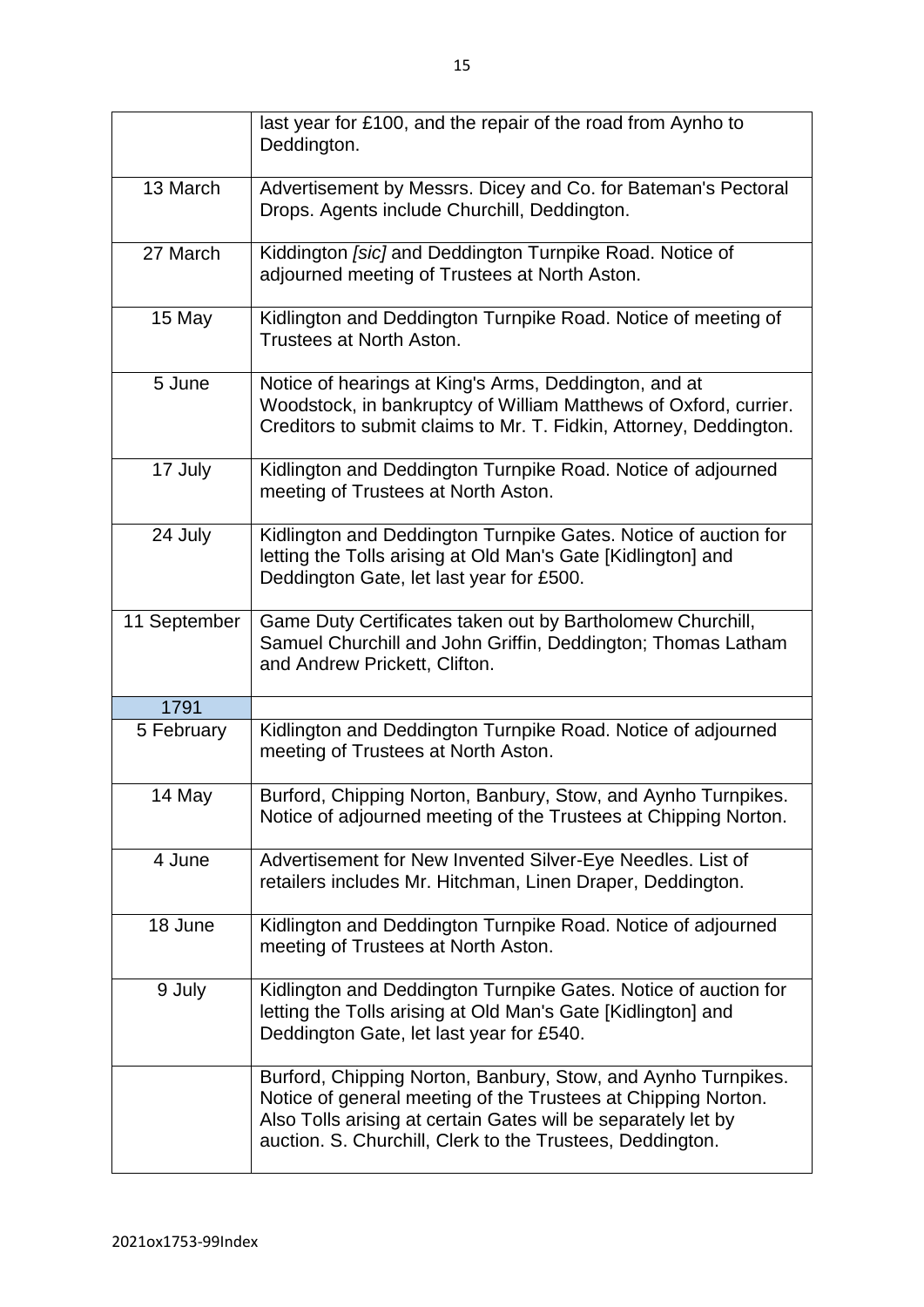| 13 August    | Stow Division of the Burford, Chipping Norton, Banbury, Stow,<br>and Aynho Turnpikes. Notice of adjourned meeting of the<br>Trustees at Stow on the Wold, for passing accounts &c.                                                                 |
|--------------|----------------------------------------------------------------------------------------------------------------------------------------------------------------------------------------------------------------------------------------------------|
| 10 September | Game Duty Certificates taken out by Bartholomew Churchill,<br>Samuel Churchill and John Griffin, Deddington; Thomas Latham<br>and Andrew Prickett, Clifton.                                                                                        |
| 5 November   | Deddington Association for Prosecution of Felons. Gelding<br>belonging to Mr. John Hitchman lost or stolen out of Deddington<br>Field. 5 guineas reward on conviction of offender. Apply to Mr.<br>Samuel Churchill, Solicitor to the Association. |
| 19 November  | Nominations for High Sheriff of Oxfordshire. Third nomination<br>Bartholomew Churchill of Deddington.                                                                                                                                              |
| 3 December   | 2 houses in Deddington destroyed, and a third damaged, by a fire<br>which started in a barn. Neighbouring straw-thatched buildings<br>saved.                                                                                                       |
| 31 December  | Inaugural ringing of new church bells in parish church.                                                                                                                                                                                            |
| 1792         |                                                                                                                                                                                                                                                    |
| 21 January   | Aynho Division of the Burford, Chipping Norton, Banbury, Stow,<br>and Aynho Turnpikes. Notice of meeting of Trustees at the King's<br>Arms Inn, Deddington, for letting by auction the Tolls arising at<br>the Gates between Aynho and Clifton.    |
| 4 February   | Burford, Chipping Norton, Banbury, Stow, and Aynho Turnpikes.<br>Notice of adjourned meeting of the Trustees at Chipping Norton.                                                                                                                   |
| 9 June       | Burford, Chipping-Norton, Banbury, Stow, and Aynho Turnpikes.<br>Notice of a general meeting of the Trustees at Chipping-Norton.<br>Also Tolls arising at certain Gates to be separately let by auction.                                           |
| 28 July      | Kidlington and Deddington Turnpike Gates. Notice of auction for<br>letting the Tolls arising at Old Man's Gate [Kidlington] and<br>Deddington Gate, let last year for £555.                                                                        |
| 15 September | Auction, at the King's Arms, Deddington, of a farm house &c., and<br>2 Yard Lands in the Common Fields of Clifton, now in the<br>occupation of ________ Churchill.                                                                                 |
| 17 November  | Notice of Resolutions by Shopkeepers of Henley on Thames and<br>Deddington, protesting against avoidance of stamp duties on<br>hats, gloves, and perfumery. Deddington signatories John<br>Hitchman, Thomas Hudson, John Martin, R. Richardson.    |
|              | Nominations for High Sheriff of Oxfordshire. Second nomination<br>Bartholomew Churchill of Deddington.                                                                                                                                             |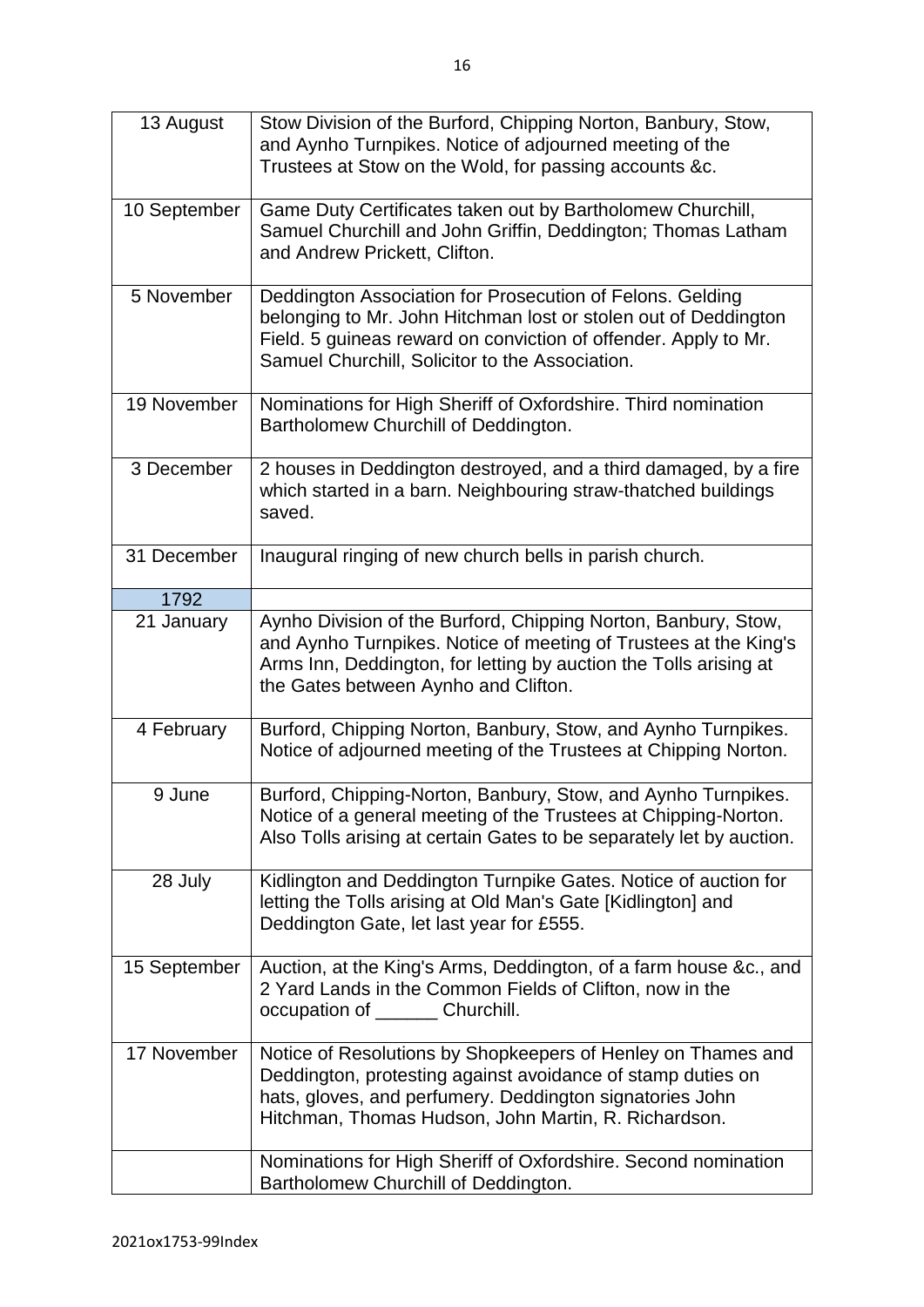| 24 November | Auction of live stock, equipment &c. at farm of the late Mr. John<br>Churchill, Clifton.                                                                                                                                                                                     |
|-------------|------------------------------------------------------------------------------------------------------------------------------------------------------------------------------------------------------------------------------------------------------------------------------|
| 1793        |                                                                                                                                                                                                                                                                              |
| 5 January   | Notice by Job Coles, Bailiff, convening meeting of the Deddington<br>Constitutional Association at the Town Hall to manifest public<br>loyalty to the constitution.                                                                                                          |
| 12 January  | Notice of resolutions passed at a numerous meeting of the<br>Deddington Constitutional Association, chaired by Mr. Job Coles,<br>High Bailiff, expressing allegiance to, and supporting measures to<br>preserve, the present constitution.                                   |
| 2 March     | Auction, at the King's Arms, Deddington, of Half a Yard Land of<br>arable, meadow and pasture in the Common Fields of<br>Deddington, in the tenure of William Westcot.                                                                                                       |
| 13 April    | Auction of the live and dead stock, equipment &c. of the late Mr.<br>William Coles, farmer, at Deddington.                                                                                                                                                                   |
|             | Auction, at the Fleur de Lys (Mr. Martin), Deddington, of (i) a<br>house in New Street, in the occupation of Richard Knibs, sadler,<br>and (ii) a house, with plumber's shop, in Market Street, late in the<br>occupation of Francis Butcher, deceased, plumber and glazier. |
| 20 April    | Aynho Division of the Burford, Chipping Norton, Banbury, Stow,<br>and Aynho Turnpikes. Notice of meeting of Trustees in the Town<br>Hall at Deddington. Also that the repair of the road from<br>Deddington to Aynho will be then let.                                       |
| 4 May       | Aynho Division of the Burford, Chipping Norton, Banbury, Stow,<br>and Aynho Turnpikes. Notice of adjourned meeting of Trustees at<br>the Alfred's Head (Mr. George Hunt), Aynho Wharf.                                                                                       |
|             | Kidlington and Deddington Turnpike Tolls to be Let. Notice of<br>auction for letting the Tolls arising at Old Man's Gate [Kidlington]<br>and Deddington Gate, let last year for £555.                                                                                        |
| 1 June      | Kidlington and Deddington Turnpike Gates. Notice of letting by<br>auction of the Tolls arising at Old Man's Gate [Kidlington] and<br>Deddington Gate, let last year for £555.                                                                                                |
| 6 July      | Auction of the live and dead stock, equipment &c. of the late Mr.<br>William Coles, farmer, at Deddington.                                                                                                                                                                   |
| 10 August   | Advertisement for sale of a genteel sashed double house<br>[Deddington House], 3 stories high, with 5 rooms on each floor,<br>compting house, stabling for 5 horses, pigeon house, handsome<br>pew in the church, &c., the residence of B. Churchill.                        |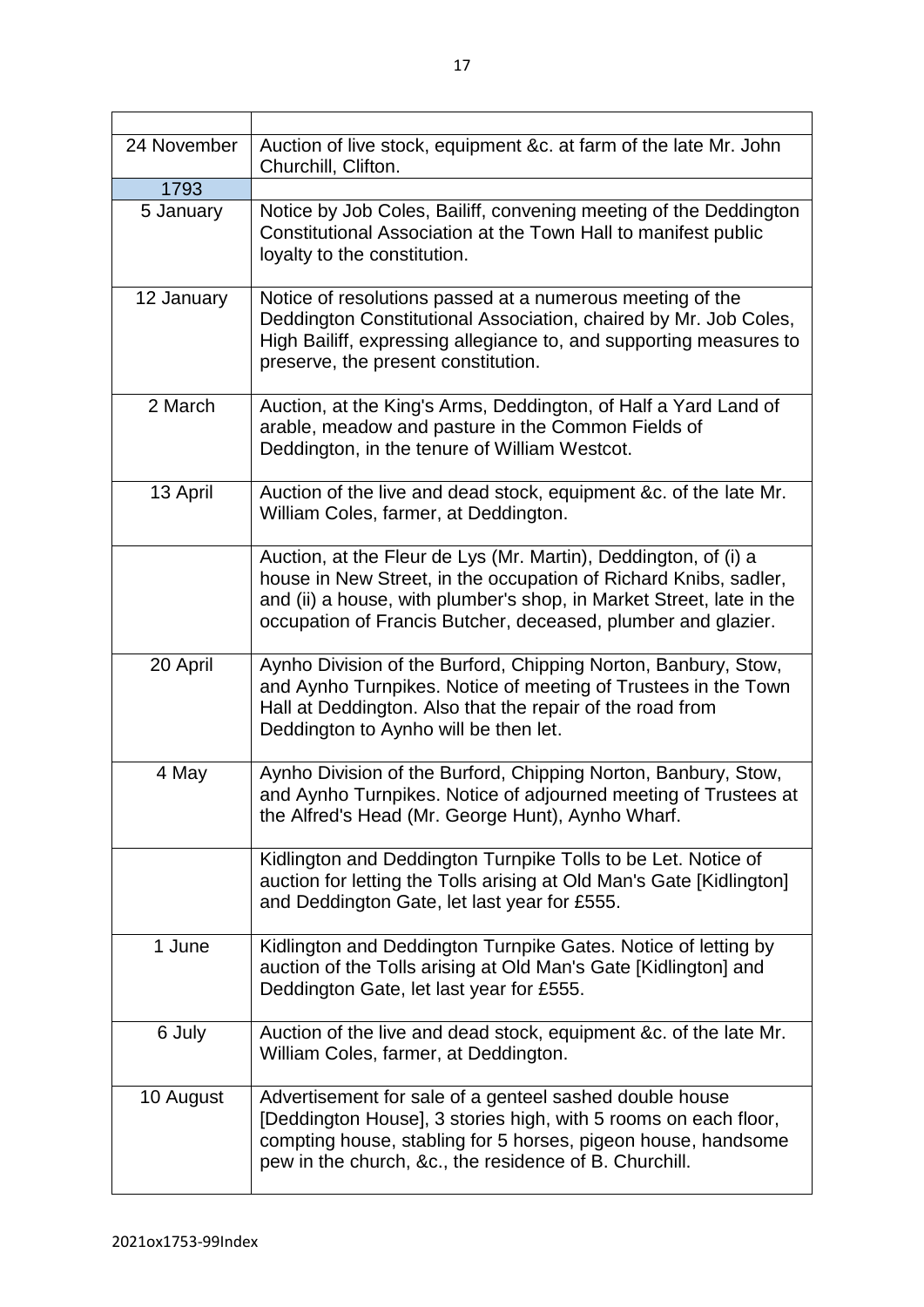| 21 September | Notice of (i) auction, at the King's Arms, Deddington, of the<br>handsome and commodious residence of Bartholomew Churchill<br>[Deddington House], and (ii) two-day auction on the premises of<br>the elegant household furniture (particularised).                                          |
|--------------|----------------------------------------------------------------------------------------------------------------------------------------------------------------------------------------------------------------------------------------------------------------------------------------------|
| 12 October   | Auction, at the King's Arms, Deddington, of a house, shop, &c. in<br>New Street, now in the occupation of Mr. Richard Knibbs, sadler.                                                                                                                                                        |
| 7 December   | Advertisement for letting the employment and maintenance of the<br>poor of the Parish. Mr. Samuel Churchill, Vestry Clerk.                                                                                                                                                                   |
| 14 December  | Kidlington and Deddington Turnpike Roads. Notice of adjourned<br>meeting of Trustees at the Fox and Crown, North Aston. Samuel<br>Churchill, jun., Clerk to the Trustees, Deddington.                                                                                                        |
| 1794         |                                                                                                                                                                                                                                                                                              |
| 4 January    | To let, furnished or unfurnished, a genteel dwelling house in<br>Deddington, 4 bedrooms on first floor, 5 lodging rooms on attic<br>story, coach house, pigeon house, &c. [Deddington House]                                                                                                 |
| 11 January   | Auction, at the King's Arms, Deddington, of a farm house &c.,<br>with 41% Yard Lands in the Common Fields of Deddington, and<br>land in Hempton. Leased from Christ Church College.                                                                                                          |
| 22 February  | Notice of hearings at King's Arms (John Williams), Deddington,<br>and at Woodstock, in bankruptcy of Thomas Ryman, of Middle<br>Barton, dealer and chapman.                                                                                                                                  |
| 15 March     | Auction, at the King's Arms, Deddington, of 17 Ridges of arable<br>and 3 Leys of pasture in the Common Fields of Deddington and<br>Hempton.                                                                                                                                                  |
| 26 April     | To let, a genteel dwelling house in Deddington, late the<br>Residence of Bartholomew Churchill, and 40 acres in the<br>Common Fields. Suitable as a Boarding School for Young Ladies.<br>Attornies, Churchill and Son at Deddington, or Mr. Carter, Black<br>Friars.                         |
| 17 May       | Kidlington and Deddington Turnpike Roads. Notice of adjourned<br>meeting of the Trustees, and of the letting by auction of the Tolls<br>arising at Old Man's Gate [Kidlington] and Deddington Gate, let<br>last year for £555. Samuel Churchill, jun., Clerk to the Trustees,<br>Deddington. |
| 24 May       | Advertisement to let the Plough public house (Mr. W. Philpot),<br>Oxford Road, Deddington, 2 Cow Commons &c.                                                                                                                                                                                 |
|              | Aynho Division of the Burford, Chipping Norton, Banbury, Stow,<br>and Aynho Turnpikes. Notice of meeting of Trustees at the King's                                                                                                                                                           |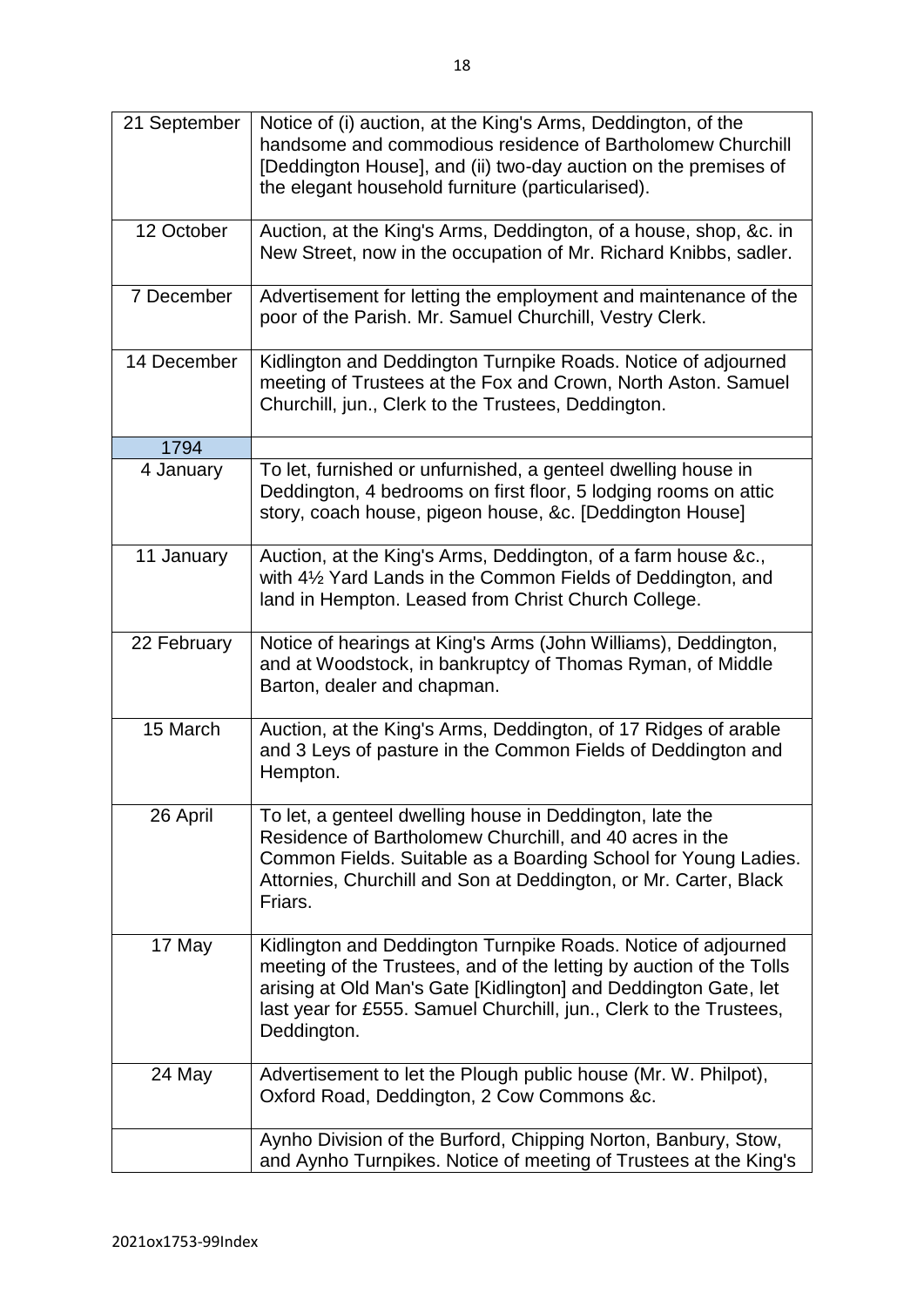|              | Arms Inn, Deddington, to Let the Repair of the Road in the<br>Division.                                                                                                                                                                                                                                                                                               |
|--------------|-----------------------------------------------------------------------------------------------------------------------------------------------------------------------------------------------------------------------------------------------------------------------------------------------------------------------------------------------------------------------|
| 28 June      | Stow Division of the Burford, Chipping Norton, Banbury, Stow,<br>and Aynho Turnpikes. Notice of meeting of the Trustees at Stow<br>on the Wold.                                                                                                                                                                                                                       |
| 19 July      | Kidlington and Deddington Turnpike Roads. Notice of meeting of<br>the Trustees at North Aston. S. Churchill, jun., Clerk to the<br>Trustees, Deddington.                                                                                                                                                                                                              |
| 30 August    | Auction, at the King's Arms, Deddington, of house in Oxford<br>Street, otherwise New Street, with shop, 3 bed chambers with<br>lodging rooms over &c., now in the occupation of Mr. John<br>Hitchman, Draper.                                                                                                                                                         |
| 6 September  | Kidlington and Deddington Turnpike Roads. Notice of adjourned<br>meeting of the Trustees at North Aston, for the purpose of letting<br>the Repair of the Road.                                                                                                                                                                                                        |
| 13 September | Game Duty Certificates taken out by Samuel Churchill and Henry<br>Churchill, Deddington; John Churchill and Benjamin Churchill,<br>Woodstock; Robert Latham and Andrew Prickett, Clifton.                                                                                                                                                                             |
| 1 November   | Notice to debtors and creditors of John Knibbs, late of<br>Deddington, sadler, deceased.                                                                                                                                                                                                                                                                              |
| 22 November  | Advertisement for letting the employment and maintenance of the<br>poor of the Parish. Mr. Samuel Churchill, Vestry Clerk.                                                                                                                                                                                                                                            |
| 1795         |                                                                                                                                                                                                                                                                                                                                                                       |
| 14 February  | Advertisement by George Bilson, who has taken over the King's<br>Arms, Deddington, soliciting custom.                                                                                                                                                                                                                                                                 |
|              | Auction at the Three Tuns, Deddington. Lots include (i) new built<br>Wind Mill near Deddington, (ii) 2 Ridges in the Open Fields of<br>Deddington, (iii) house and wheelwright's shop in Clifton, in the<br>occupation of John Robins and Robert Franklin, and (iv) house<br>and blacksmith's shop in Clifton in the occupation of John Morrell<br>and William South. |
| 21 February  | Kidlington and Deddington Turnpike Roads. Notice of adjourned<br>meeting of Trustees at North Aston.                                                                                                                                                                                                                                                                  |
| 14 March     | Auction at the King's Arms, Deddington. Lots include (i) Lungelt's<br>Meadow in Clifton Meadow, in the occupation of Mr. B. Churchill,<br>and (ii) various meadow and arable land in the Common Field of<br>Great Barford and Hempton, in the occupation of John Parish.                                                                                              |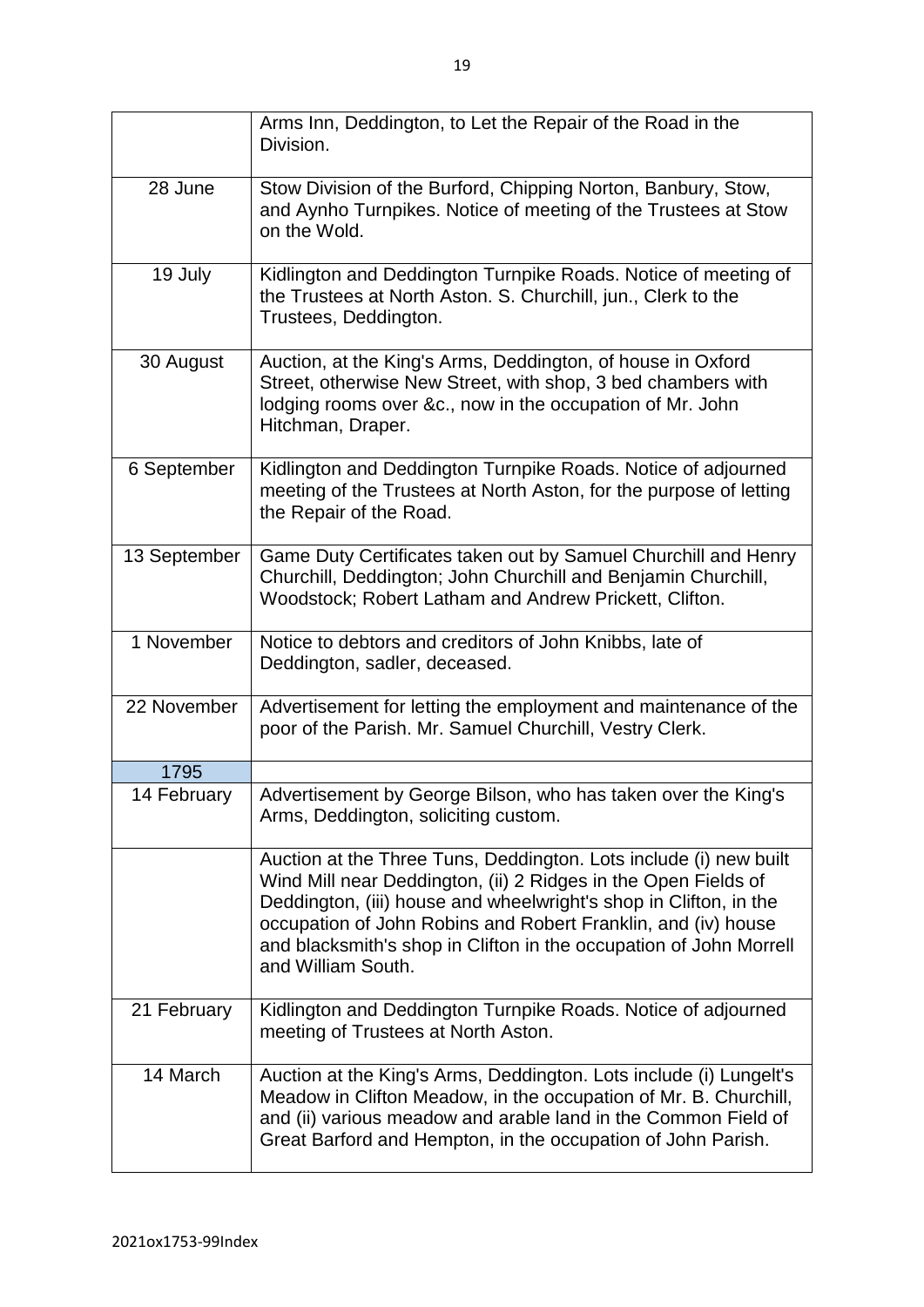| 28 March    | Aynho Division of the Burford, Chipping Norton, Banbury, Stow,<br>and Aynho Turnpike Roads. Notice of adjourned meeting of<br>Trustees at the Alfred's Head at Aynho Wharf, for letting by<br>auction the Tolls arising at the Swerford Heath Gate and the<br><b>Clifton Bridge Gate.</b> |
|-------------|-------------------------------------------------------------------------------------------------------------------------------------------------------------------------------------------------------------------------------------------------------------------------------------------|
| 4 April     | Auction, at the King's Arms, Deddington, of 4 cottages in<br>Deddington, in the occupations of John Hirons, Samuel Blackwell,<br>John Turner, Elizabeth Goofe, and John Galloway.                                                                                                         |
| 2 May       | Kidlington and Deddington Turnpike Roads. Notice of adjourned<br>meeting of the Trustees for letting by auction the Tolls arising at<br>Old Man's Gate [Kidlington] and Deddington Gate, let last year for<br>£635.                                                                       |
| 20 June     | Neat Cane-backed Whiskey (carriage), and harness, for sale.                                                                                                                                                                                                                               |
| 11 July     | Kidlington and Deddington Turnpike Roads. Notice of adjourned<br>meeting of the Trustees at North Aston for letting by auction the<br>Tolls arising at Old Man's Gate [Kidlington] and Deddington Gate.                                                                                   |
| 8 August    | Kidlington and Deddington Turnpike Roads. Notice of adjourned<br>meeting of Trustees for letting by auction the Tolls arising at Old<br>Man's Gate [Kidlington] and Deddington Gate. Also to appoint a<br>Surveyor to superintend the repair of the road.                                 |
| 5 September | Auction at the King's Arms, Deddington. Lots include one half<br>Yard Land in the Open Fields of Great Barford and Hempton, in<br>the occupation of John Parish.                                                                                                                          |
| 3 October   | Blue Boar public house (Mr. Brain), near the Market Place,<br>Deddington, to be let.                                                                                                                                                                                                      |
| 10 October  | Kidlington and Deddington Turnpike Roads. Notice of adjourned<br>meeting of Trustees at the Fox and Crown, North Aston.                                                                                                                                                                   |
| 19 December | Kidlington and Deddington Turnpike Roads. Notice of adjourned<br>meeting of Trustees at the Fox and Crown, North Aston.                                                                                                                                                                   |
| 1796        |                                                                                                                                                                                                                                                                                           |
| 9 January   | Kidlington and Deddington Turnpike Roads. Notice of adjourned<br>meeting of Trustees at the Fox and Crown, North Aston.                                                                                                                                                                   |
| 6 February  | Burford, Chipping-Norton, Banbury, Stow, and Aynho Turnpikes.<br>Notice of adjourned meeting of the Trustees at the King's Arms<br>Inn, Deddington                                                                                                                                        |
| 26 March    | Kidlington and Deddington Turnpike Roads. Notice of adjourned<br>meeting of Trustees at the Fox and Crown, North Aston.                                                                                                                                                                   |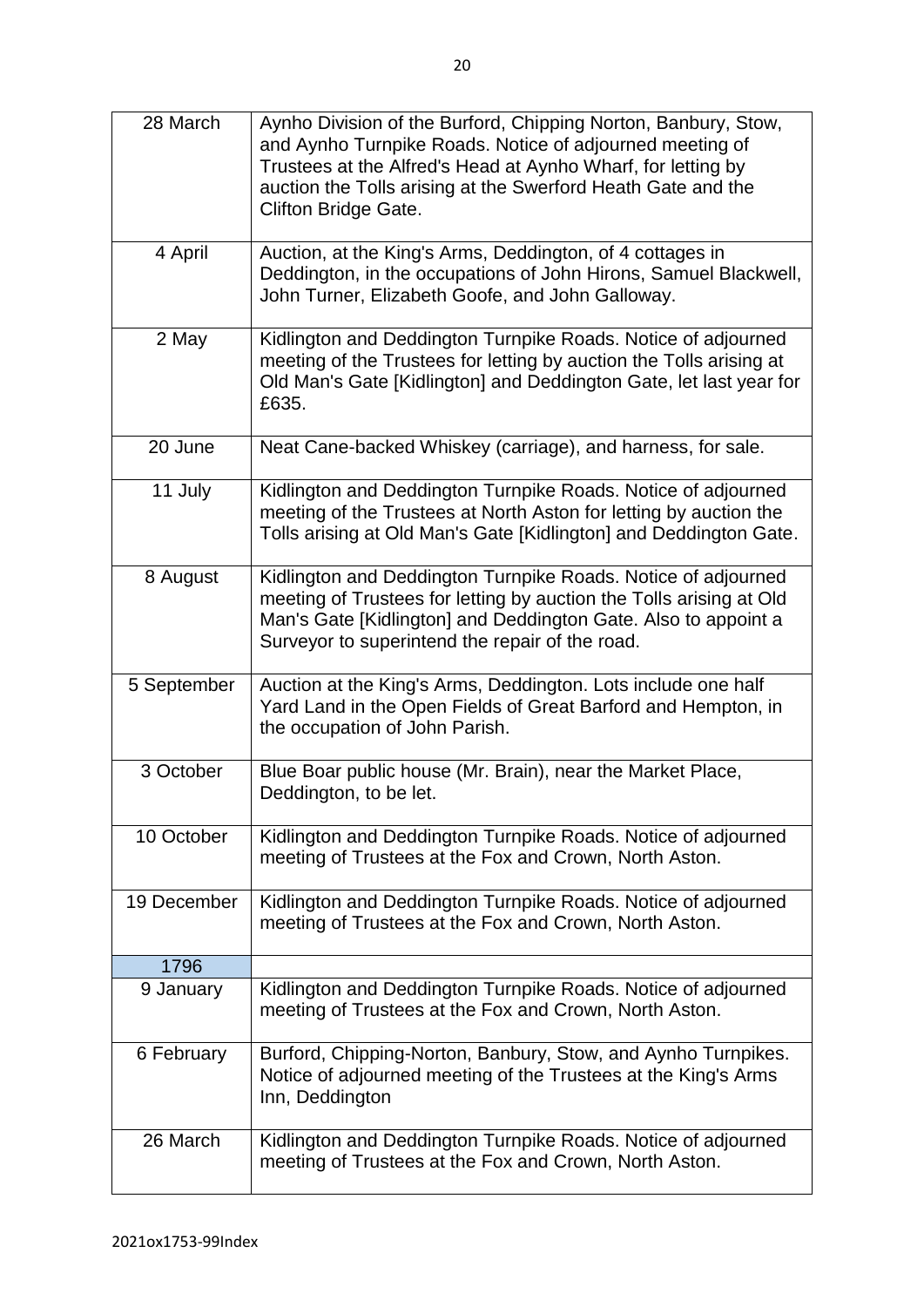|              | Hair Powder Duty. Notice of expiry of time for renewing<br>certificates. List of agents in Oxfordshire for issue of certificates<br>includes Mr. Martin, Deddington.                                                |
|--------------|---------------------------------------------------------------------------------------------------------------------------------------------------------------------------------------------------------------------|
| 21 May       | Kidlington and Deddington Turnpike Roads. Notice of adjourned<br>meeting of the Trustees for letting by auction the Tolls arising at<br>Old Man's Gate [Kidlington] and Deddington Gate, let last year for<br>£540. |
| 28 May       | Dates of triennial Visitation, and confirmation services, by Bishop<br>of Oxford. Deddington 8/9 June 1796.                                                                                                         |
| 18 June      | Kidlington and Deddington Turnpike Roads. Notice of adjourned<br>meeting of the Trustees for letting by auction the Tolls arising at<br>Old Man's Gate [Kidlington] and Deddington Gate.                            |
| 2 July       | Kidlington and Deddington Turnpike Roads. Notice of adjourned<br>meeting of the Trustees for letting by auction the Tolls arising at<br>Old Man's Gate [Kidlington] and Deddington Gate.                            |
| 6 August     | Kidlington and Deddington Turnpike Roads. Notice of adjourned<br>meeting of the Trustees for letting by auction the Tolls arising at<br>Old Man's Gate [Kidlington] and Deddington Gate.                            |
| 20 August    | Notice of proposed Act of Parliament for keeping in repair the<br>turnpike road from Adderbury, through Deddington, Kidlington<br>&c., to St. Giles, Oxford.                                                        |
| 3 September  | Personal Legacy Duty. List of agents in Oxfordshire for payment<br>includes Mr. Samuel Churchill, jun. Deddington.                                                                                                  |
| 24 September | 5 guineas reward for recovery of black Nag Mare stolen or<br>strayed out of Deddington Field, belonging to Mr. John Churchill<br>of Deddington.                                                                     |
|              | 5 guineas reward for recovery of black Mare stolen or strayed out<br>of the Open Field of Deddington, belonging to Mr. John Whetton<br>of Deddington.                                                               |
| 1 October    | Kidlington and Deddington Turnpike Roads. Notice of adjourned<br>meeting of Trustees at the Fox and Crown, North Aston.                                                                                             |
| 5 November   | List of Fairs in November includes Deddington, 22 November<br>[Pudding-pie Fair].                                                                                                                                   |
| 19 November  | Auction, at the King's Arms, Deddington, of house in Philcock<br>Street, Deddington, in the occupation of John Fifield and Samuel<br>Welsh.                                                                         |
| 1797         |                                                                                                                                                                                                                     |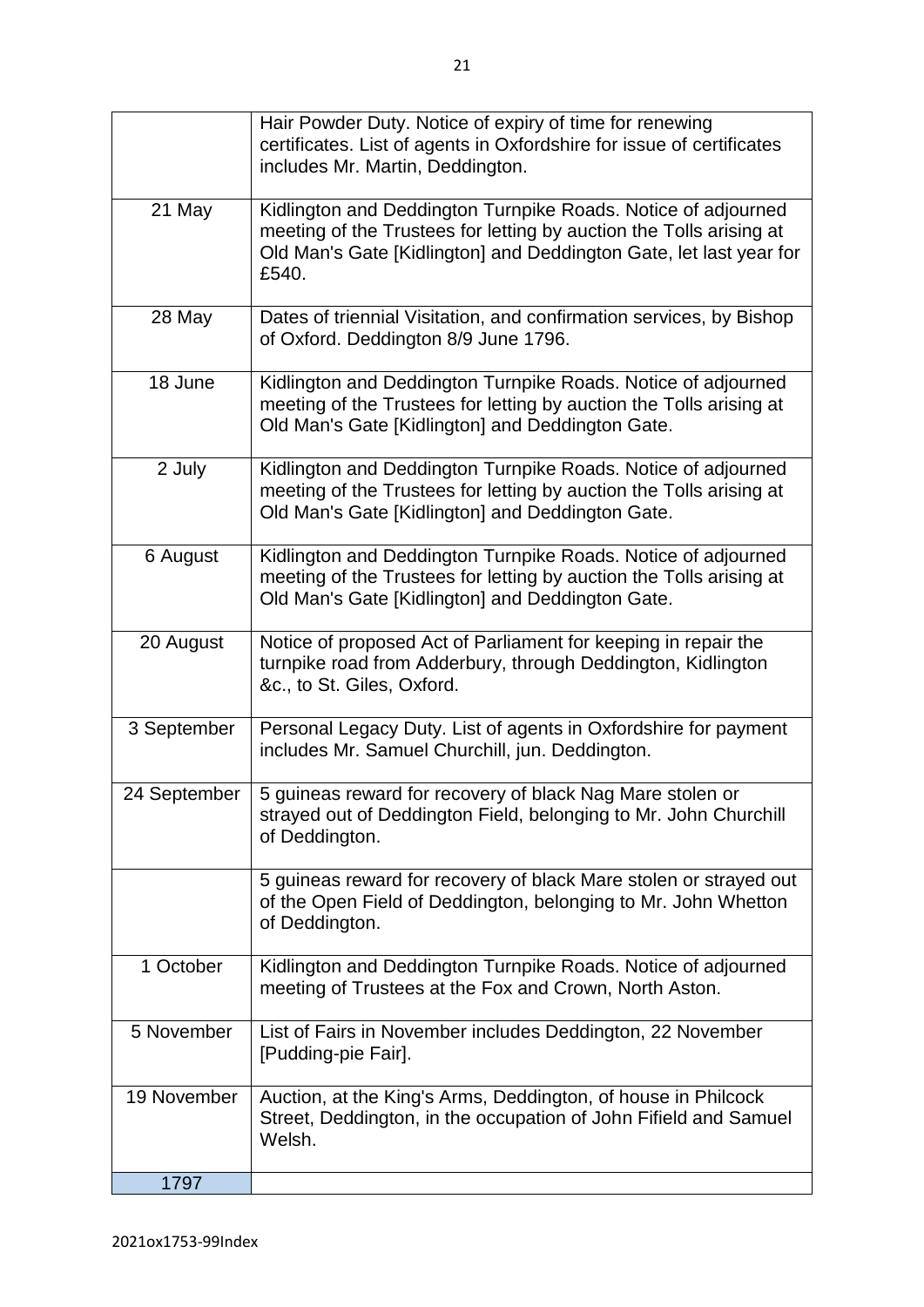| 7 January    | Kidlington and Deddington Turnpike Roads. Notice of adjourned<br>meeting of Trustees at the Fox and Crown, North Aston.                                                                                                                                                                                                      |
|--------------|------------------------------------------------------------------------------------------------------------------------------------------------------------------------------------------------------------------------------------------------------------------------------------------------------------------------------|
| 14 January   | Kidlington and Deddington Turnpike Roads. Notice of adjourned<br>meeting of Trustees at the Fox and Crown, North Aston.                                                                                                                                                                                                      |
| 4 February   | Hair Powder Duty. Notice of expiry of time for renewing<br>certificates. List of sub-distributors in Oxfordshire for issue of<br>certificates includes Mr. Martin, Deddington.                                                                                                                                               |
| 13 May       | Kidlington and Deddington Turnpike Roads. Notice of first<br>meeting of the Trustees pursuant to the new Act of Parliament for<br>the more effective maintenance of the turnpike road.                                                                                                                                       |
| 27 May       | Auction, at the King's Arms, Deddington, of recently erected stone<br>Wind Mill near the town. 2nd lot house at Clifton in occupation of<br>John Robins.                                                                                                                                                                     |
| 1 July       | Kidlington and Deddington Turnpike Roads. Notice of adjourned<br>meeting of Trustees for letting by auction the Tolls arising at Old<br>Man's Gate [Kidlington] and Deddington Gate, let last year for<br>£545.                                                                                                              |
| 26 August    | Notice requesting accounts to creditors and debtors of Mr. John<br>Williams, of Deddington, victualler [King's Arms].                                                                                                                                                                                                        |
| 16 September | Kidlington and Deddington Turnpike Roads. Notice of adjourned<br>meeting of Trustees at the Fox and Crown, North Aston.                                                                                                                                                                                                      |
| 18 November  | Advertisement for letting the management of the poor of the<br>Parish.                                                                                                                                                                                                                                                       |
|              | Auction, at the King's Arms, Deddington. Lots include (i)<br>farmhouse in Deddington, (ii) 2 Yard Lands of arable, meadow<br>and pasture in the Open Fields of Deddington, and (iii) 11/2 Yard<br>Lands also in the Open Fields, all in the occupation of William<br>Parsons. Last 2 lots leased from Christ Church College. |
|              | Auction of the farming stock, implements in husbandry &c. of Mr.<br>William Parsons at Deddington.                                                                                                                                                                                                                           |
| 16 December  | Kidlington and Deddington Turnpike Road. Notice of adjourned<br>meeting of Trustees at the Fox and Crown, North Aston.                                                                                                                                                                                                       |
| 1798         |                                                                                                                                                                                                                                                                                                                              |
| 17 February  | Auction, at the King's Arms, Deddington, of 2 Yard Lands of<br>arable, meadow and pasture in the Open Fields of Deddington.<br>Leased from Christ Church College.                                                                                                                                                            |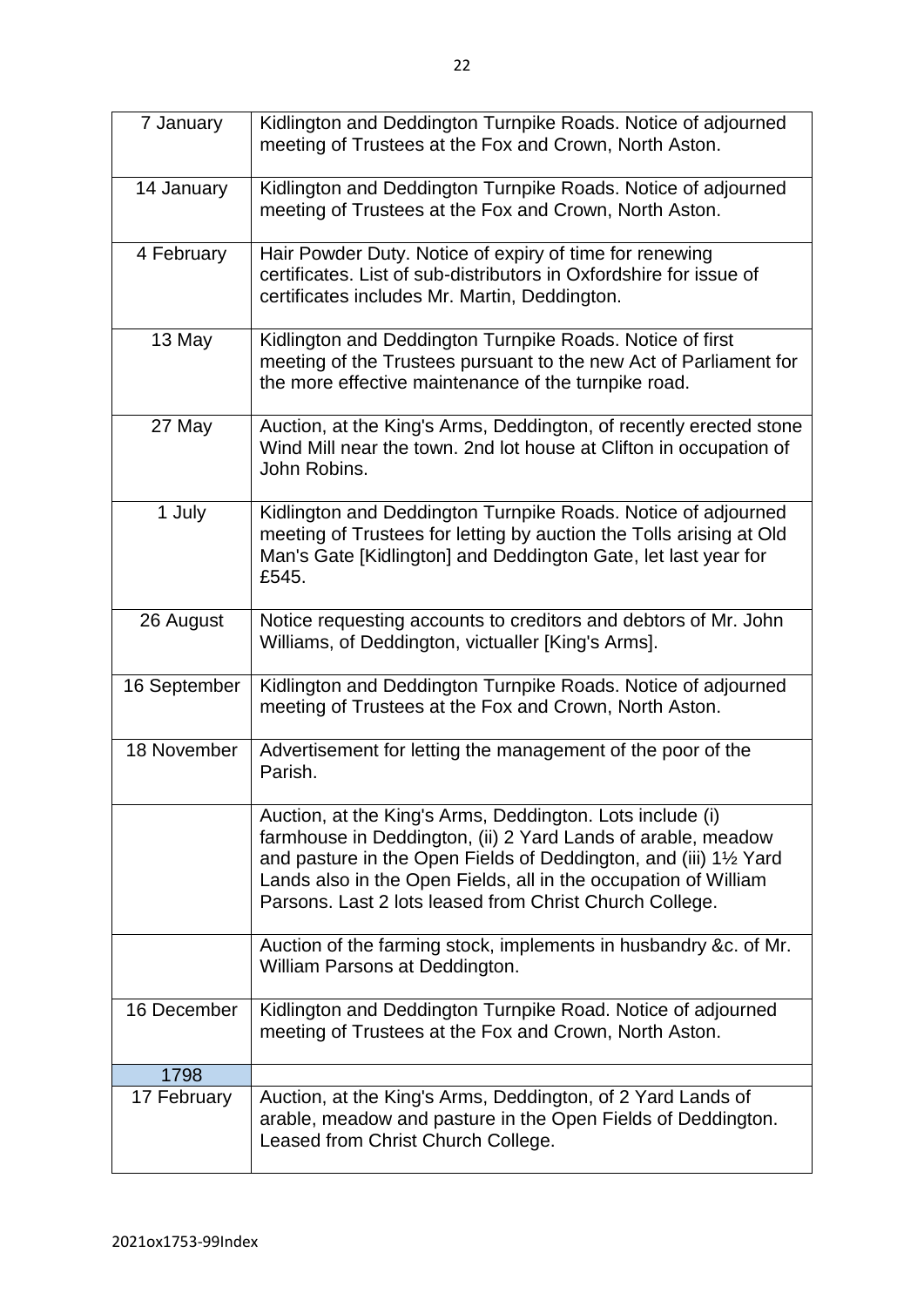| 31 March     | Deddington one of parishes to make a donation towards<br>expenses of the war against Revolutionary France.                                                                                                                                                                                                 |
|--------------|------------------------------------------------------------------------------------------------------------------------------------------------------------------------------------------------------------------------------------------------------------------------------------------------------------|
|              | Hair Powder Duty. Notice of expiry of time for renewing<br>certificates. List of distributors in Oxfordshire for issue of<br>certificates includes Mr. Martin, Deddington.                                                                                                                                 |
| 5 May        | Aynho Division of the Burford, Chipping Norton, Banbury, Stow,<br>and Aynho Turnpike Roads. Notice of meeting of Trustees at the<br>Alfred's Head at Aynho Wharf for letting by auction the Tolls<br>arising at the Swerford Heath Gate and the Clifton Bridge Gate,<br>the latter let last year for £123. |
|              | Kidlington and Deddington Turnpike Roads. Notice of adjourned<br>meeting of Trustees for letting by auction the Tolls arising at Old<br>Man's Gate [Kidlington] and Deddington Gate, let last year for<br>£545.                                                                                            |
| 2 June       | Kidlington and Deddington Turnpike Roads. Notice of adjourned<br>meeting of Trustees for letting by auction the Tolls arising at Old<br>Man's Gate [Kidlington] and Deddington Gate.                                                                                                                       |
| 16 June      | Armorial Bearings Duty. List of distributors in Oxfordshire for<br>issue of certificates includes Mr. Martin, Deddington.                                                                                                                                                                                  |
| 23 June      | Post chaises, able horses and careful drivers for hire from Robert<br>Rogers at the Three Tuns, Deddington.                                                                                                                                                                                                |
|              | Office for Taxes. List of 11 agents in Oxfordshire, including Mr.<br>John Martin, Grocer, Deddington, for payment of duties on male<br>servants, carriages, horses, mules and dogs.                                                                                                                        |
| 28 July      | Obituary of Mrs. Churchill (54), wife of Samuel Churchill, attorney,<br>Deddington.                                                                                                                                                                                                                        |
| 8 September  | Auction at the Plough, Deddington, of a house and weaving shop<br>&c. in Deddington, in the occupation of Mr. John Matthews and<br>Bernard Collinridge.                                                                                                                                                    |
| 22 September | Kidlington and Deddington Turnpike Road. Notice of adjourned<br>meeting of Trustees at the Fox and Crown, North Aston.                                                                                                                                                                                     |
|              | Game Duty Certificates. Oxfordshire list includes Churchill,<br>Samuel, Gentleman, Deddington, and Churchill, Henry, ditto.                                                                                                                                                                                |
| 6 October    | List of country fairs in coming week includes Deddington,<br>Saturday, October 13.                                                                                                                                                                                                                         |
| 15 December  | Kidlington and Deddington Turnpike Road. Notice of adjourned<br>meeting of Trustees at the Fox and Crown, North Aston.                                                                                                                                                                                     |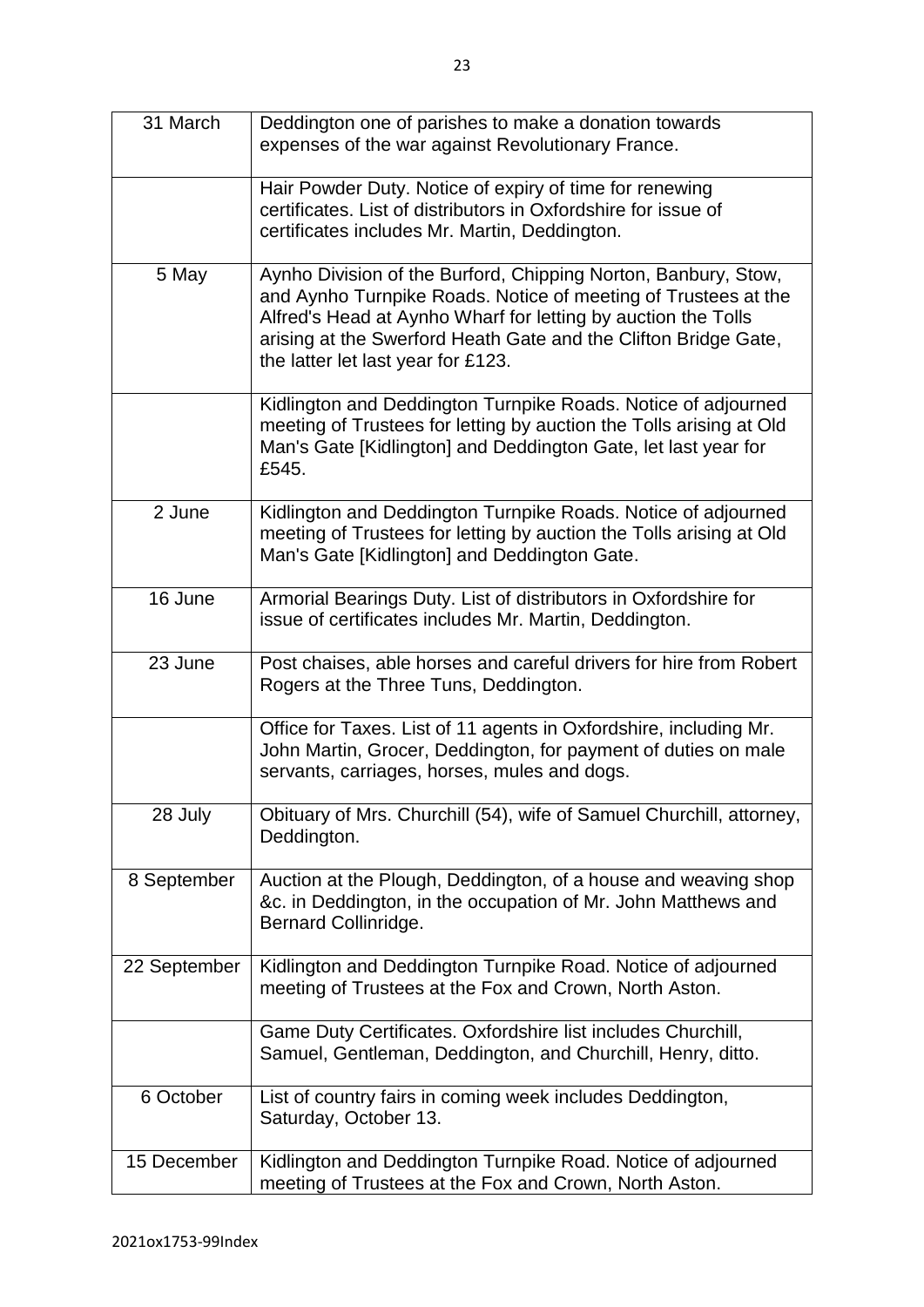| 1799         |                                                                                                                                                                                                                 |
|--------------|-----------------------------------------------------------------------------------------------------------------------------------------------------------------------------------------------------------------|
| 12 January   | Kidlington and Deddington Turnpike Road. Notice of adjourned<br>meeting of Trustees at the Fox and Crown, North Aston.                                                                                          |
| 19 January   | Auction, at the King's Arms, Deddington, of 2 houses in New<br>Street, in the occupation of Joseph Adams and John Berry.                                                                                        |
| 6 April      | Hair Powder Duty. Notice of expiry of time for renewing<br>certificates. List of distributors in Oxfordshire for issue of<br>certificates includes Mr. Griffin, Deddington.                                     |
| 20 April     | Kidlington and Deddington Turnpike Roads. Notice of adjourned<br>meeting of Trustees for letting by auction the Tolls arising at Old<br>Man's Gate [Kidlington] and Deddington Gate.                            |
| 4 May        | Kidlington and Deddington Turnpike Roads. Notice of adjourned<br>meeting of Trustees for letting by auction the Tolls arising at Old<br>Man's Gate [Kidlington] and Deddington Gate, let last year for<br>£545. |
| 15 June      | Armorial Bearings Duty. List of distributors in Oxfordshire for<br>issue of certificates includes Mr. Griffin, Deddington.                                                                                      |
| 22 June      | Advertisement for rat poison.                                                                                                                                                                                   |
| 29 June      | Trials at forthcoming Oxfordshire Assizes include 2 Deddington<br>cases, one concerning theft of bacon from George Goodman.                                                                                     |
| 20 July      | Game Duty Certificates taken out by Samuel Churchill and Henry<br>Churchill, Deddington; John Stevens, Clifton; Benjamin Churchill,<br>Woodstock.                                                               |
| 3 August     | Kidlington and Deddington Turnpike Roads. Notice of adjourned<br>meeting of Trustees at the Fox and Crown, North Aston.                                                                                         |
|              | List of country fairs in coming week includes Deddington,<br>Saturday, August 10.                                                                                                                               |
| 14 September | Kidlington and Deddington Turnpike Roads. Notice of adjourned<br>meeting of Trustees for letting by auction the Tolls arising at Old<br>Man's Gate [Kidlington] and Deddington Gate.                            |
| 21 September | Advertisement by British Fire Office, London. Country agents<br>include H. Churchill, Deddington.                                                                                                               |
| 28 September | Auction, at the Plough, Deddington, of a house near the Church,<br>with malt-house &c., proprietor Mr. George Goodman.                                                                                          |